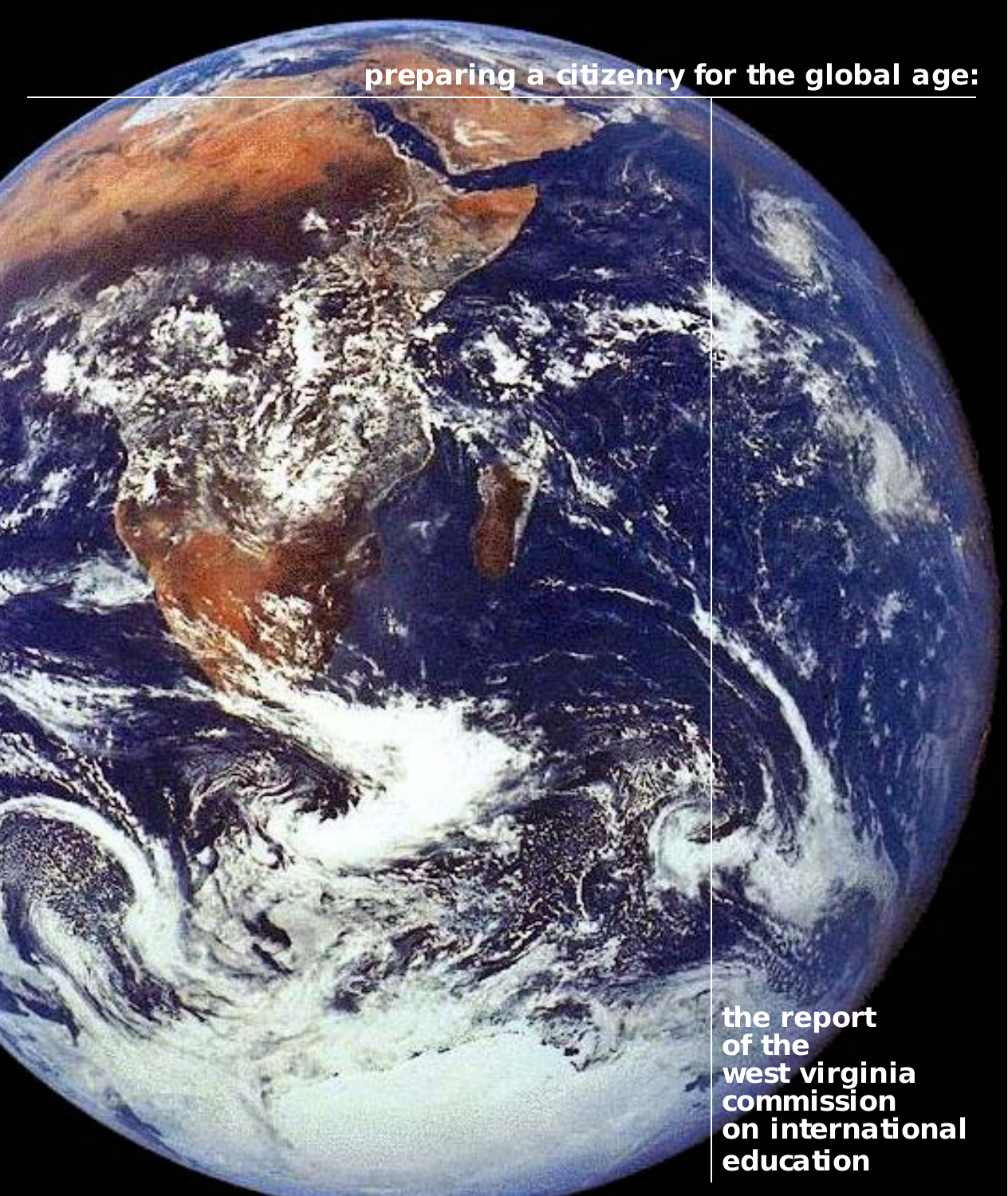#### Dedication

#### **In Memoriam Juergen Schlunk Scholar, Teacher, Mentor, Friend**

*Die erste und letzte Sache, die vom Genie erfordert wird, ist die Liebe der Wahrheit.*

**The first and last thing required of genius is the love of truth.**

*—Johann Wolfgang von Goethe*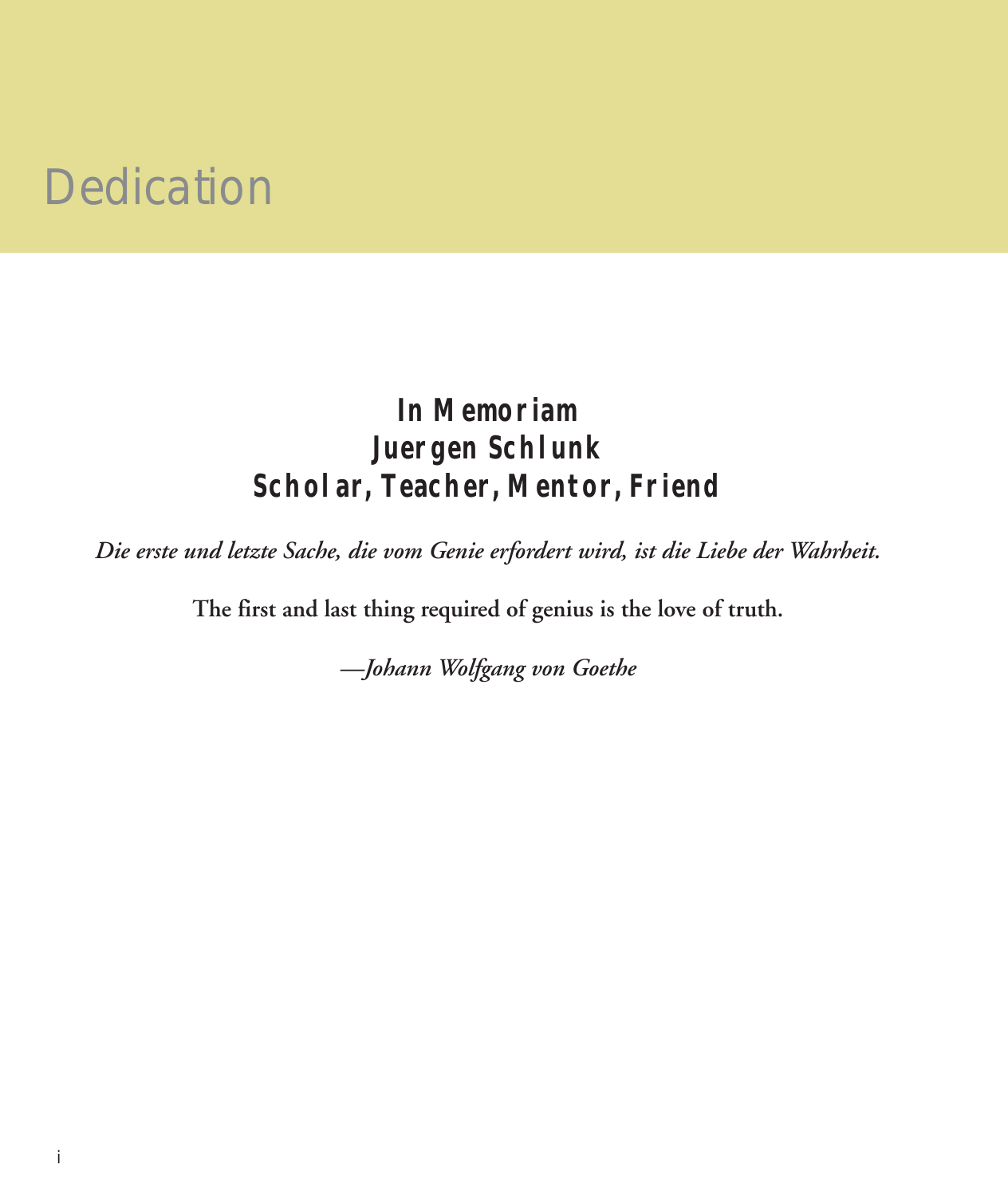## Members of the West Virginia Commission on International Education

#### Ex Officio

Kay Goodwin, Cabinet Secretary of Education and the Arts (Chairman) J. Michael Mullen, Chancellor of the Higher Education Policy Commission David Stewart, State Superintendent of Schools Steve Spence, Director, International Division, Development Office Debbie Harki, Coordinator, Foreign Languages, Department of Education **Amelia Courts**, Director, West Virginia International School and English as a Second Language

#### Appointed

Ede Ashworth, Foreign Language Educator, Brooke High School Charles Balasko, Foreign Language Educator, Greenbrier East High School Troy Body, Deputy Commissioner of Culture and History Garrett Carskadon, Principal, Burlington Elementary School **Jay Cole**, Deputy Secretary of Education and the Arts (Chairman's designee) H. Thomas Collins, Director (retired), Project LINKS, George Washington University **Clark Egnor**, Executive Director, Center for International Program, Marshall University Richard Ferrin, President, Salem International University Jackie Fischer-Murray, Director, 21<sup>st</sup> Century Community Learning Centers, Morgan County Don Gallion, President and Chief Executive Officer, FCX Systems, Inc. William Haden, President, West Virginia Wesleyan College Jack Hammersmith, Director, FACDIS, and Professor, West Virginia University Robert Harrison, Jr., Chairperson, Education Department, West Virginia State College Paul Hill, Director, West Virginia EPSCoR Sudhakar Jamkhandi, Director, Center for International Understanding, Bluefield State College Lowell Johnson, Member, West Virginia Board of Education Trish Kleckner, Foreign Language Educator, Midland Elementary School Karen Larry, Executive Assistant to the State Superintendent, Department of Education Alex Macia, Chief of Staff to the Governor David Marlow, Foreign Language Educator, Parkersburg High School Stan Maynard, Director, June Harless Center, Marshall University James Natsis, Director, Office of International Affairs, West Virginia State College Deborah Nicholson, Foreign Language Educator, Bridgeport High School The Honorable Mary Poling, Member, West Virginia House of Delegates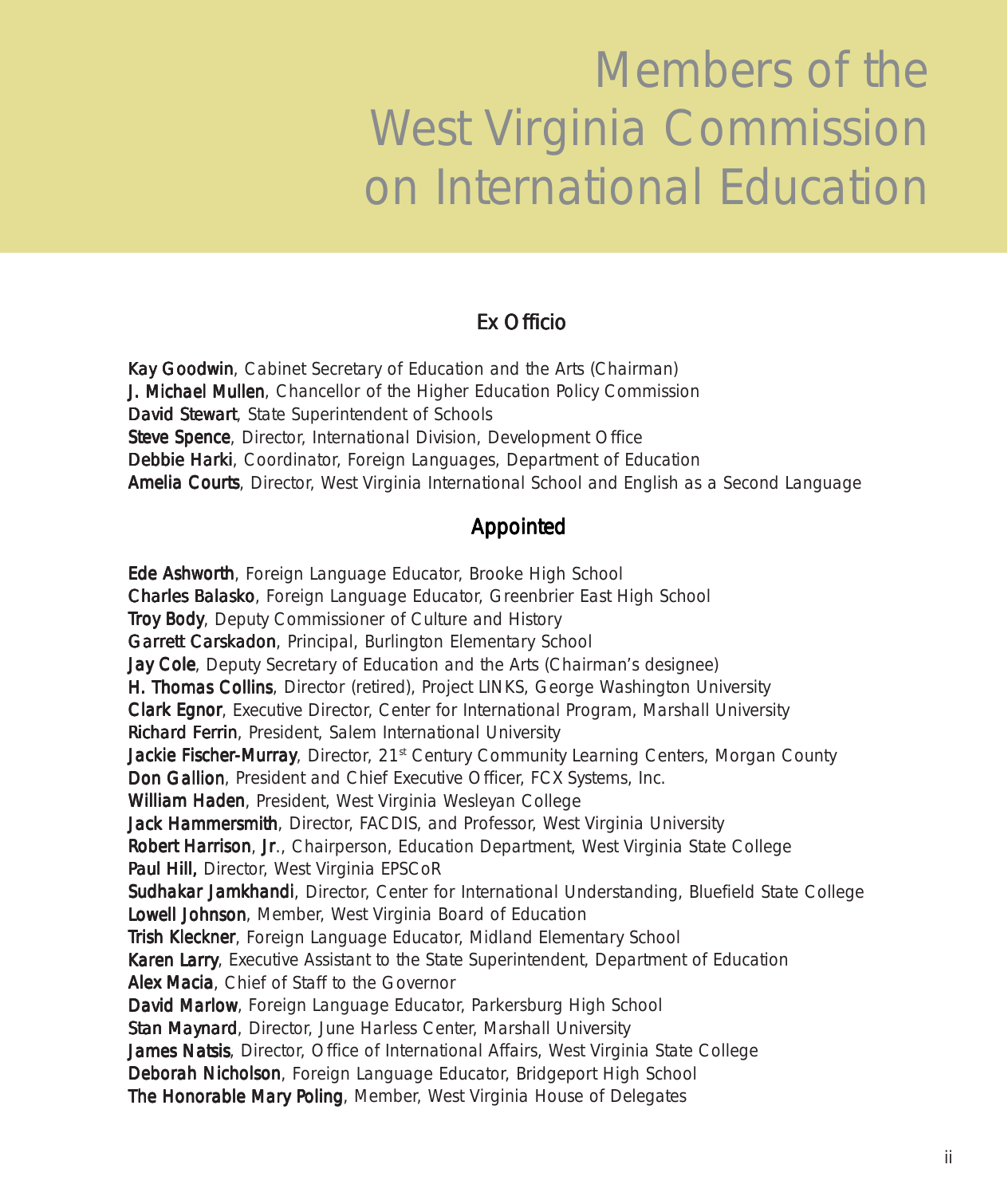#### Letter of Transmittal

The Honorable Bob Wise Governor of West Virginia State Capitol Charleston, WV 25305

Dear Governor Wise:

It is my pleasure to share with you the official report of the West Virginia Commission on International Education. Created by Executive Order 11-03 in May 2003, this Commission has worked very hard during the last ten months to fulfill the charge you gave to them: to report on the status of international education in West Virginia and to make recommendations for its improvement. I believe the Commission's hard work, thoughtfulness, creativity, and enthusiasm are reflected in the pages of this document.

The Commission met four times, and in keeping with your order to allow for greater geographical access and participation, the meetings were held in Charleston, Morgantown, Elkins, and Huntington. The Commission began its work by receiving reports from state officials and compiling an inventory of international education resources at all grade levels. Once the Commission had an accurate and thorough sense of the current status of international education in West Virginia, it moved decisively to a robust discussion on a series of strategic recommendations to expand and improve international education opportunities throughout the state. This report is the synthesis of those discussions.

As the Commission membership roster suggests, this process included a representative cross-section of West Virginia. K-12 education, postsecondary education, state government, private business, and community interests all had a voice in the Commission's discussions, and the report is much stronger because of the active participation by diverse stakeholders. In the end, every West Virginian is a stakeholder in the issue of international education. On many levels, West Virginia is interconnected with the larger world beyond our state and national borders. As a state, we must be ready to seize the opportunities and overcome the challenges posed by that interconnectedness.

Governor Wise, thank you very much for your leadership and vision in creating this Commission and recognizing the importance of international education. If we are able to translate the practical recommendations of this report into meaningful policy innovation and change, West Virginia will benefit for generations to come.

Sincerely,

Kay Dorlini

Kay Goodwin Cabinet Secretary of Education and the Arts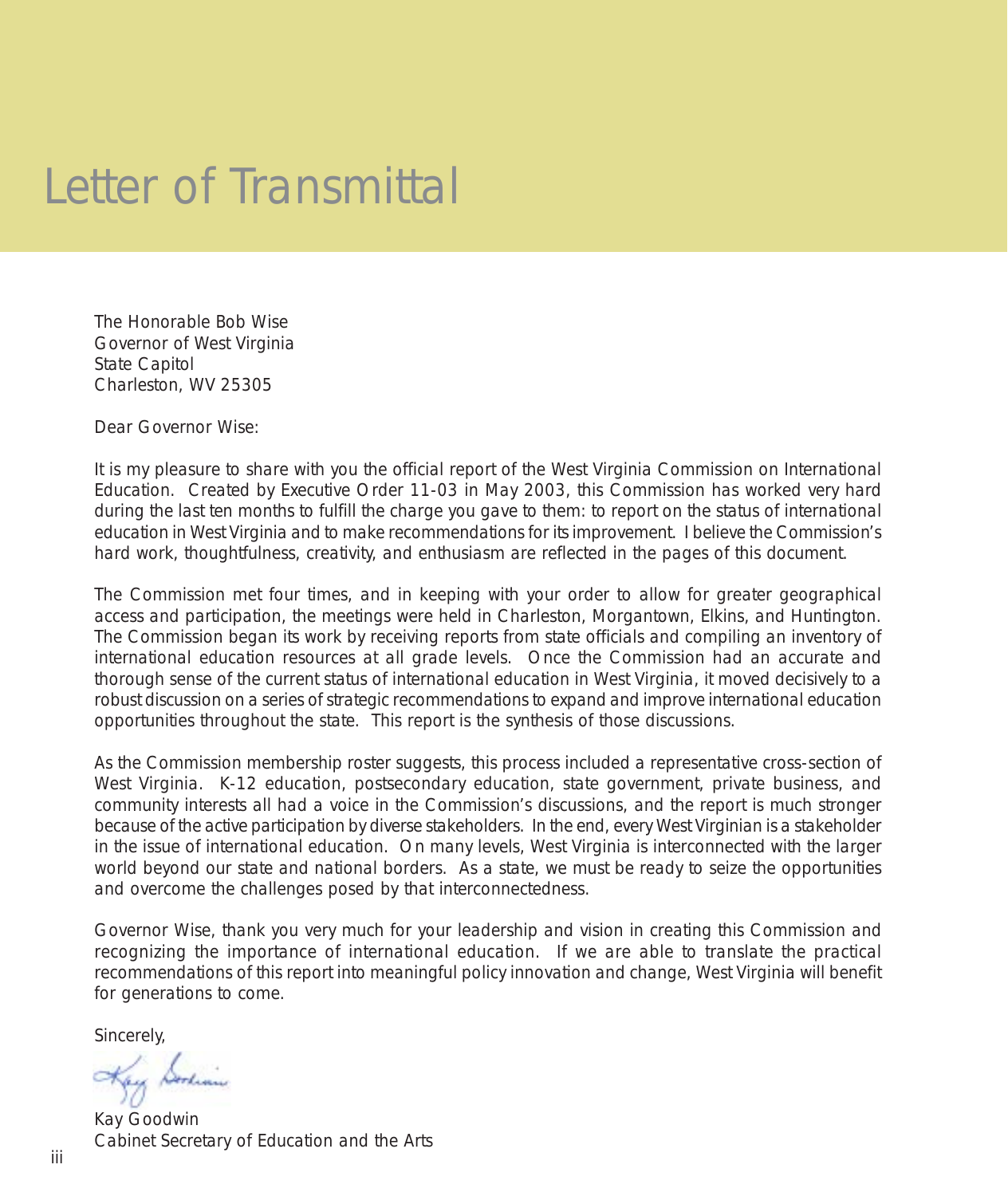### Table of Contents

#### Dedication *i*

Members of the West Virginia Commission on International Education *ii*

Letter of Transmittal *iii*

Executive Summary 1

The Importance of International Education in West Virginia 2

The Current Context of International Education in West Virginia 5

Commission Recommendations 9

Toward an International Education Policy 13

Appendix A: *Annotated Bibliography on Foreign Launguage Education* 14

Appendix B: *West Virginia and the World: a map of international business intrests in West Virginia* 18

> The Office of the Secretary of Education and the Arts and the West Virginia Commission on International Education gratefully acknowledges the Longview Foundation and the Asia Society for their generous support of the Commission and this report.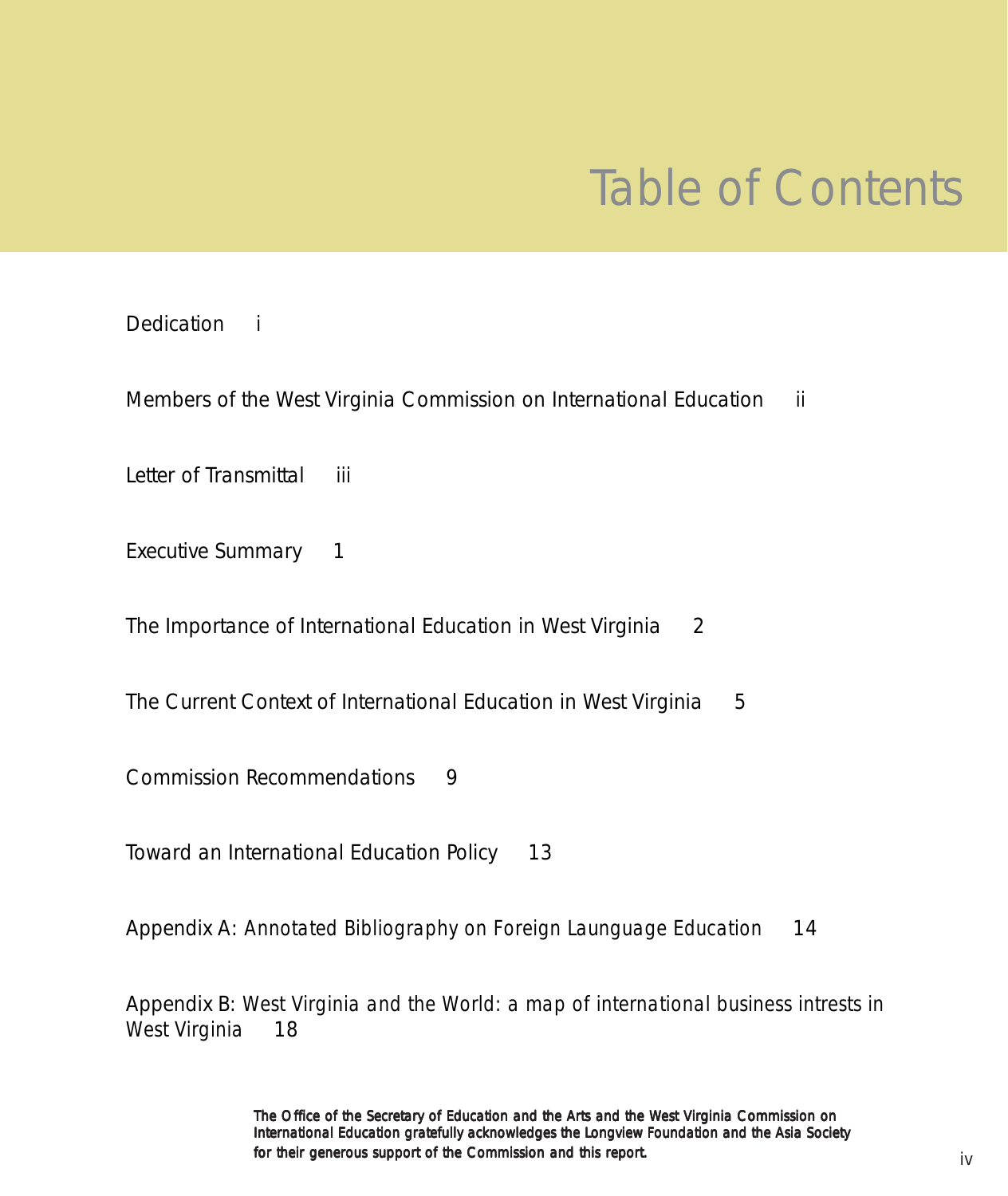### Executive Summary

This report is divided into two sections.<br>The first section makes the case for<br>taking action to promote and improve<br>international education opportunities in his report is divided into two sections. The first section makes the case for taking action to promote and improve West Virginia. Based on economic, cultural, and security arguments, this section emphasizes the urgency of increasing the international competence of our citizens so they can live and work in a world where the rapid pace of change has made earlier educational norms obsolete.

This first section also outlines the current status of international education in West Virginia, highlighting our successes and identifying where we have room for improvement. While West Virginia has taken significant steps in recent years to bolster international education, much work remains to be done to enable West Virginia to compete and collaborate in a global marketplace and society.

Based on the case outlined in the first section, the report's second section offers a series of recommendations to improve international education in West Virginia.

These recommendations are grouped into four categories:

- Increasing Academic, Citizen, and Community-Based International Awareness and Exchanges
- Promoting Greater Use of Technology to Share Information
- Strengthening Foreign Language, Cultural/Area Studies, and International Business Expertise
- Enhancing Institutional Linkages

These recommendations represent broad action items that emerged during the Commission's deliberations, and they are designed to stimulate further thinking, discussion, and priority-setting (since not all recommendations can be pursued simultaneously). Further planning is necessary to operationalize some of the recommendations.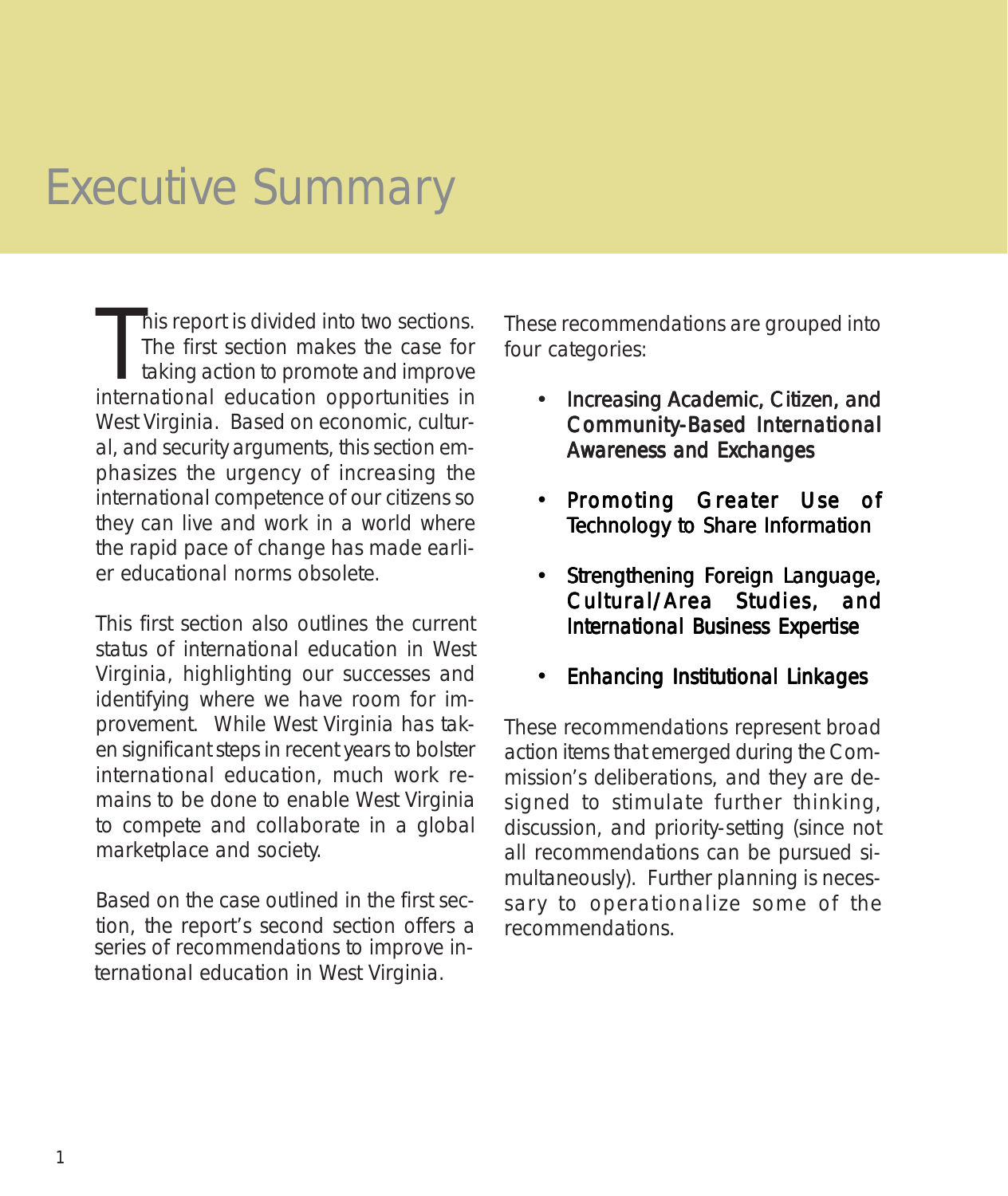# The Importance of International Education to West Virginia

est Virginia's students and citizens need to understand diverse cultural issues and learn critical world languages in order to be more competitive in the global economy that exists today. The world will only get smaller and more interconnected in their lifetimes, and West Virginians' ability to accept and adjust to these changes will impact their ability to succeed in the work place as well as in everyday life. The education that previous generations received is no longer adequate to prepare future generations for the changes they will encounter. The already rapid rates of change and globalization are accelerating daily. Our children need an education that will give them the knowledge and skills to thrive in this changing environment.

In pursuit of this goal, the Commission has been charged to determine the present state of international education in West Virginia schools. Based on this information, the Commission will develop a strategic plan for how we can most effectively use West Virginia's current resources to increase international awareness among all sectors, and the Commission will also

present recommendations for further promoting international education throughout the state. The Commission hopes that this report will serve as a resource to clarify the challenge our schools are facing, and to encourage action to meet that challenge.

West Virginia as a whole has fallen behind during every major economic change that has occurred throughout U.S. history. We cannot afford to be left behind again. The only way to prevent being left behind is to be sure West Virginia's children are prepared. And the only way to prepare West Virginia's children is to help them to develop their international competence—their ability to comprehend international issues and interact across national, cultural, and linguistic boundaries. The study of foreign languages is an essential part of this competence, and serves as the springboard for further cultural study. But achieving proficiency or fluency in a foreign language is not an end in itself; it is a primary means to the greater end of international competence.

In what year was your mother or father at the age you are now? Imagine what life was like for your parents when they were as old as you are now. What can you do now that they could not even dream of?

The purpose of this "thought" experiment is to demonstrate the accelerating pace of change in the world during the last few generations, and why we need international education to keep up with these changes.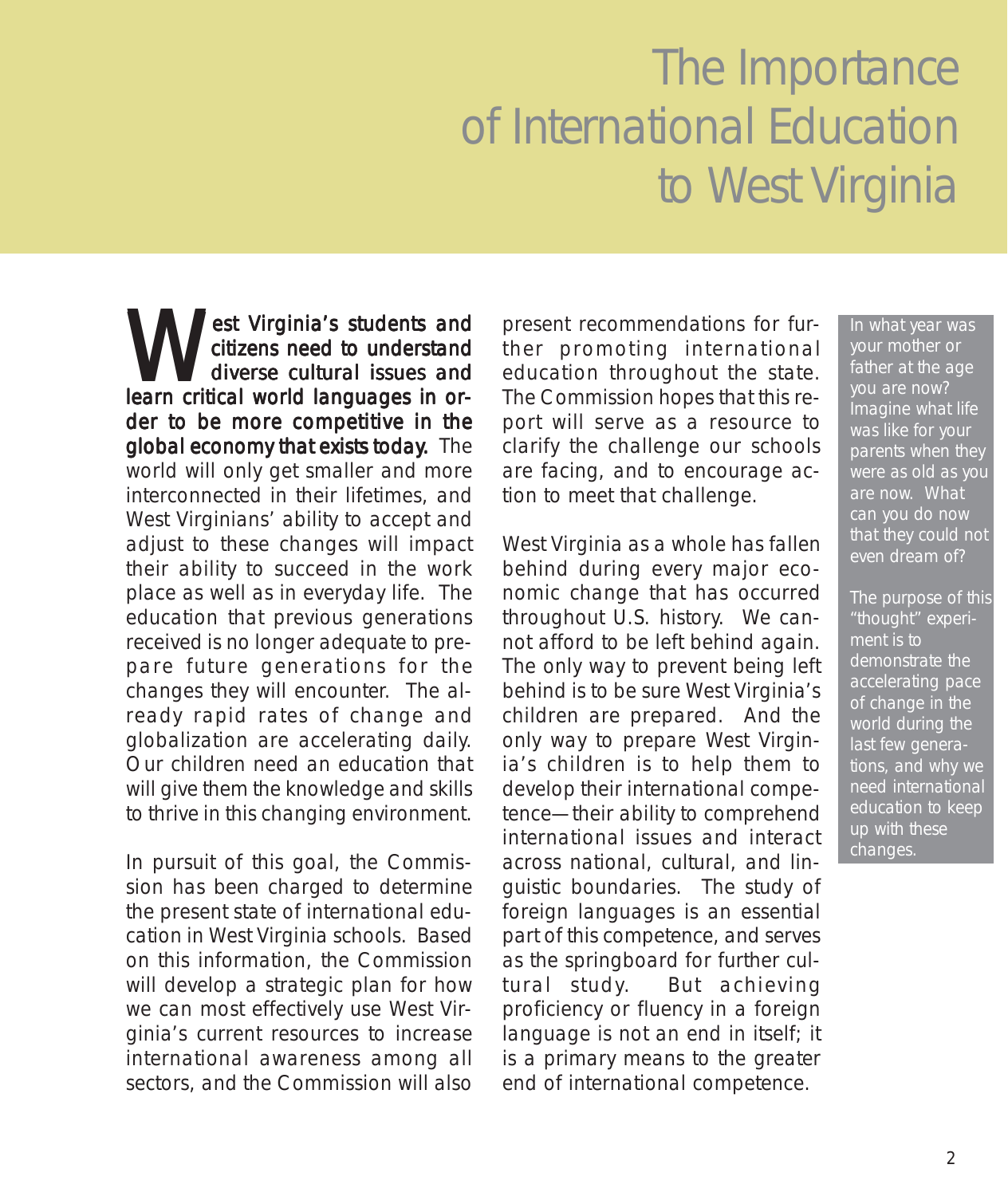# The Importance of International Education to West Virginia

ccording to Harry<br>Harding, Dean of the<br>Elliott School of Inter-<br>pational Affairs at George Harding, Dean of the **Elliott School of Inter**national Affairs at George Washington University, there are at least four broad reasons for the importance of international education: economic interdependence, social and cultural integration, national security, and human security (non-military



companies, is currently responsible for more than 30,000 jobs. West Virginia operates trade offices in Japan and Germany, and sponsors approximately six trade missions each year to long-time trading partners and to new and emerging markets.

dimensions of security such as transnational pollution and communicable diseases). All of these reasons are directly relevant to West Virginia, and any one of these reasons would be sufficient cause to study international issues; collectively, they present an irresistible case for promoting greater international understanding among West Virginia's students, educators, and citizens.

Economic Interdependence. To be competitive in the global marketplace, West Virginia must educate students and workers who understand these international connections and have the skills to establish new ones. Simply put, international education is good business for West Virginia. In 2001, West Virginia reported \$2.2 billion in foreign trade, to countries as geographically and culturally diverse as Brazil, China, Italy, and Japan. International investment in West Virginia, representing more than 75 different

Social and Cultural Integration. The world is coming to West Virginia, and we must be ready to embrace visitors and immigrants alike. More than 2,000 international students come to West Virginia each year to study in our colleges and universities. More than 500 West Virginia students and dozens of educators participate in study abroad and research programs countries around the world each year. There is a growing migrant population in some regions of West Virginia, particularly the eastern panhandle. West Virginia churches and communitybased organizations have created numerous international linkages through their outreach efforts. U.S. Secretary of State Colin Powell calls these exchanges and interactions "person-to-person diplomacy," and many West Virginians engage in this important work every day. The Center for International Understanding (CIU) at Bluefield State College provides an excellent example of "person-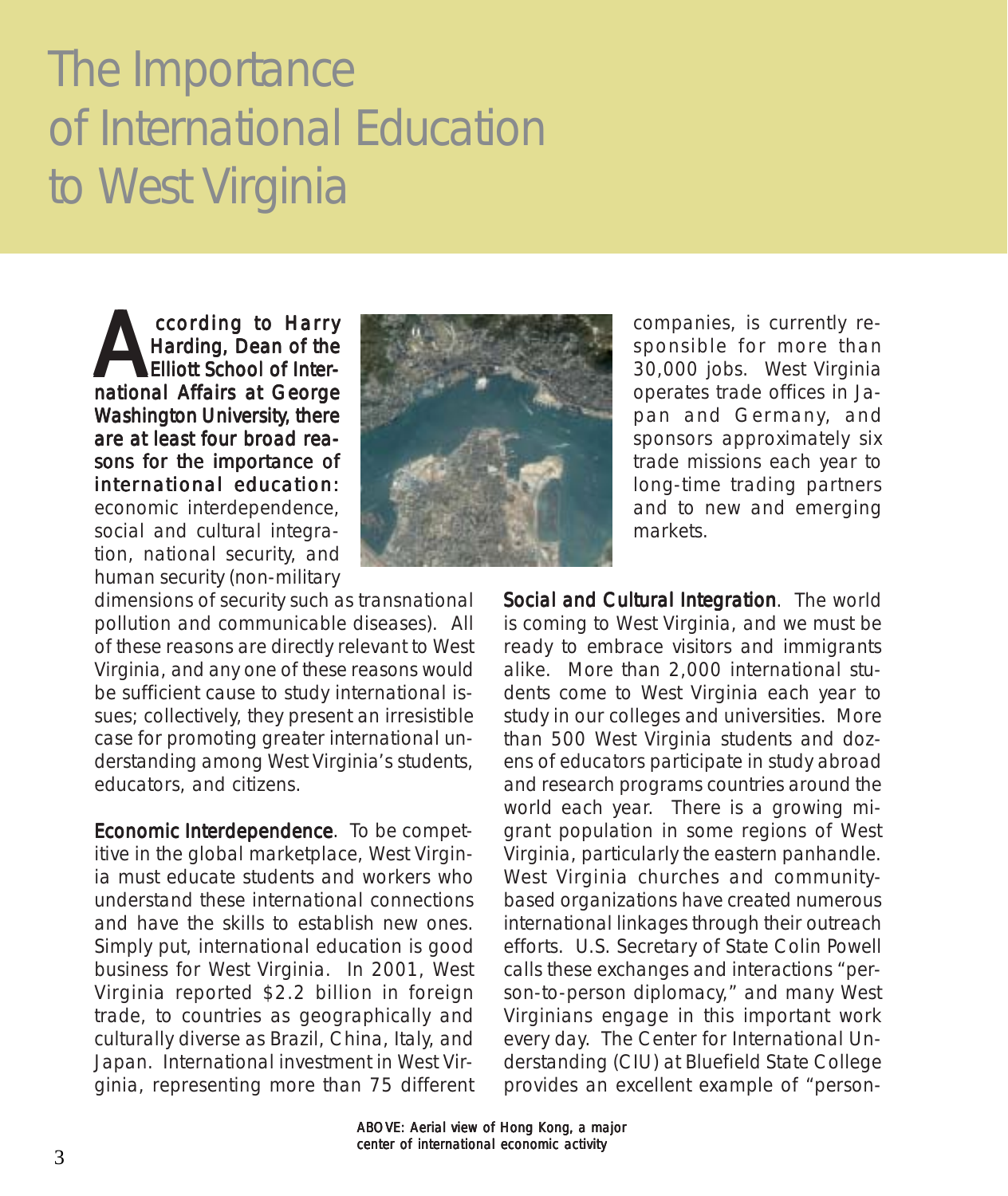# The Importance of International Education to West Virginia

to-person diplomacy". Started by 2002 Cyrus R. Vance winner Dr. Sudhakar Jamkhandi, the CIU exposes representatives of developing markets to models of democratic institutions and the rule of law by introducing them to members of their counterpart classes in West Virginia. These interactions help foster new trade relations and enhance understanding and acceptance. Learning to speak foreign lan-



guages and to understand foreign cultures are keys to successful diplomacy and to building new relationships between people and nations.

National Security. Today, national security depends not only on military force and technology, but also on linguistic and cultural knowledge. In fact, such knowledge of other countries and their cultures may help to prevent or minimize conflict in the future. West Virginia is a very patriotic state, with a deeply rooted belief in service to the nation, particularly in times of war. In World War II, Korea, and Vietnam, West Virginia had one of the highest participation rates among all 50 states. Nearly 7,000 West Virginians have given their lives in military service. Cyrus R. Vance, Secretary of State during the Carter Administration, is an extraordinary example of a West Virginian who believed in service to his country, and who exercised his knowledge of international issues to make the world a more secure and peaceful place.

Human security. As a member of the international community, West Virginia must do its part to protect human security and fight the spread of threats to that security, such as pollution and

disease. Education is a powerful tool and strategy in that fight. Pollution and disease do not recognize national borders. Greenhouse gases do not need a passport to enter a country, and AIDS does not need a visa. Whatever their causes, these problems are truly global in scope, and even in their beautiful "home among the hills," West Virginians are not immune from their effects.

*ABOVE: Clarksburg navtive Cyrus R. Vance, Secretary of State during the Carter Administration--an extraordinary example of a West Virginian who believed in service to his country, and who exercised his knowledge of international issues to make the world a more secure and peaceful place.*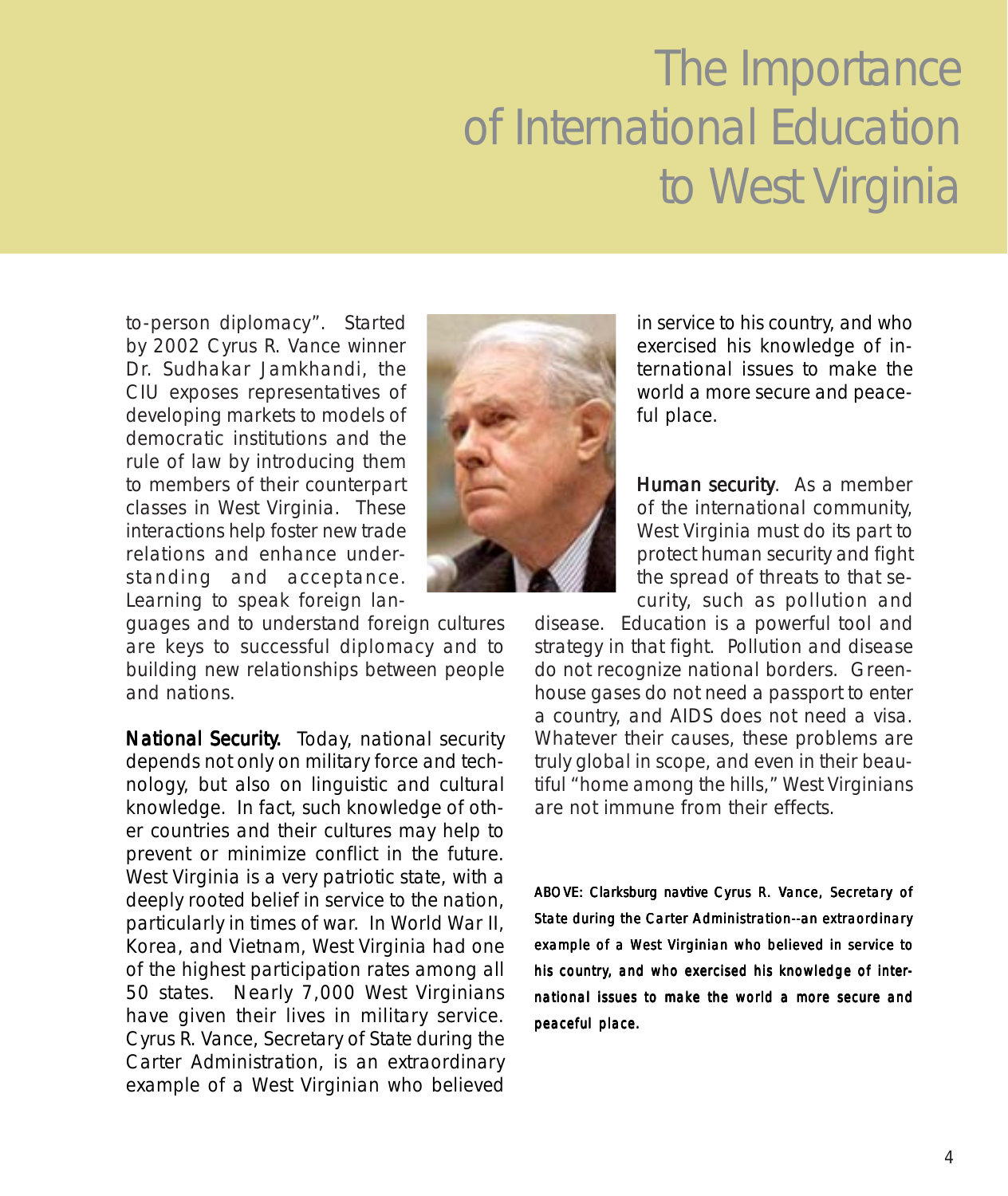Melodie O'Hanlon, an English teacher at Berkeley Springs High School, crystallizes the issue well when she says, *"Knowing that we live in a global society, we must educate our children to become global citizens. Unfortunately, the human tendency is to fear that which is different, and all too often those with differing cultures are feared and hated and even used as scapegoats. This leads only to an imperfect understanding of the issues at work in our society and, therefore, a paradigm in which solutions are doomed to fail because of misunderstood variables. Understanding the true economic, social, and political forces at work in the world - not fallaciously attacking people and cultures - is essential in solving problems on a local and global level. If we do not engage in multicultural education in a variety of ways, at risk is, first, our ability to educate all children, as students who are different (in any way) are harassed and intimidated; and, second, our ability as a nation to contribute to the world in a positive way."*

In general, West Virginia has not placed a<br>high priority on international education,<br>and the historic lack of attention to this<br>important aspect of education policy places n general, West Virginia has not placed a high priority on international education, important aspect of education policy places West Virginia in a difficult position for the future. There are, however, specific steps the state has taken to address this issue. The following section provides an overview of the current environment for international education within West Virginia.

Demographics. West Virginia faces significant challenges in the area of international education. According to 2000 U.S. Census data, only 1.1% of our population is foreign born and only 2.7% speak a language other than English at home. These statistics reflect the relative homogeneity of our state, and the lack of a strong demographic impetus for international language and cultural study. This homogeneity places West Virginia at a comparative disadvantage in an increasingly global economy, where cultural and linguistic fluency are important predictors of economic growth.

World Cultures Education. The study of world cultures encompasses the study of languages, history, politics, economics, and geography. World cultures is the curriculum area where students are most likely to learn about other cultures and societies. Currently, Policy 2510 requires students to have three credits of social studies in order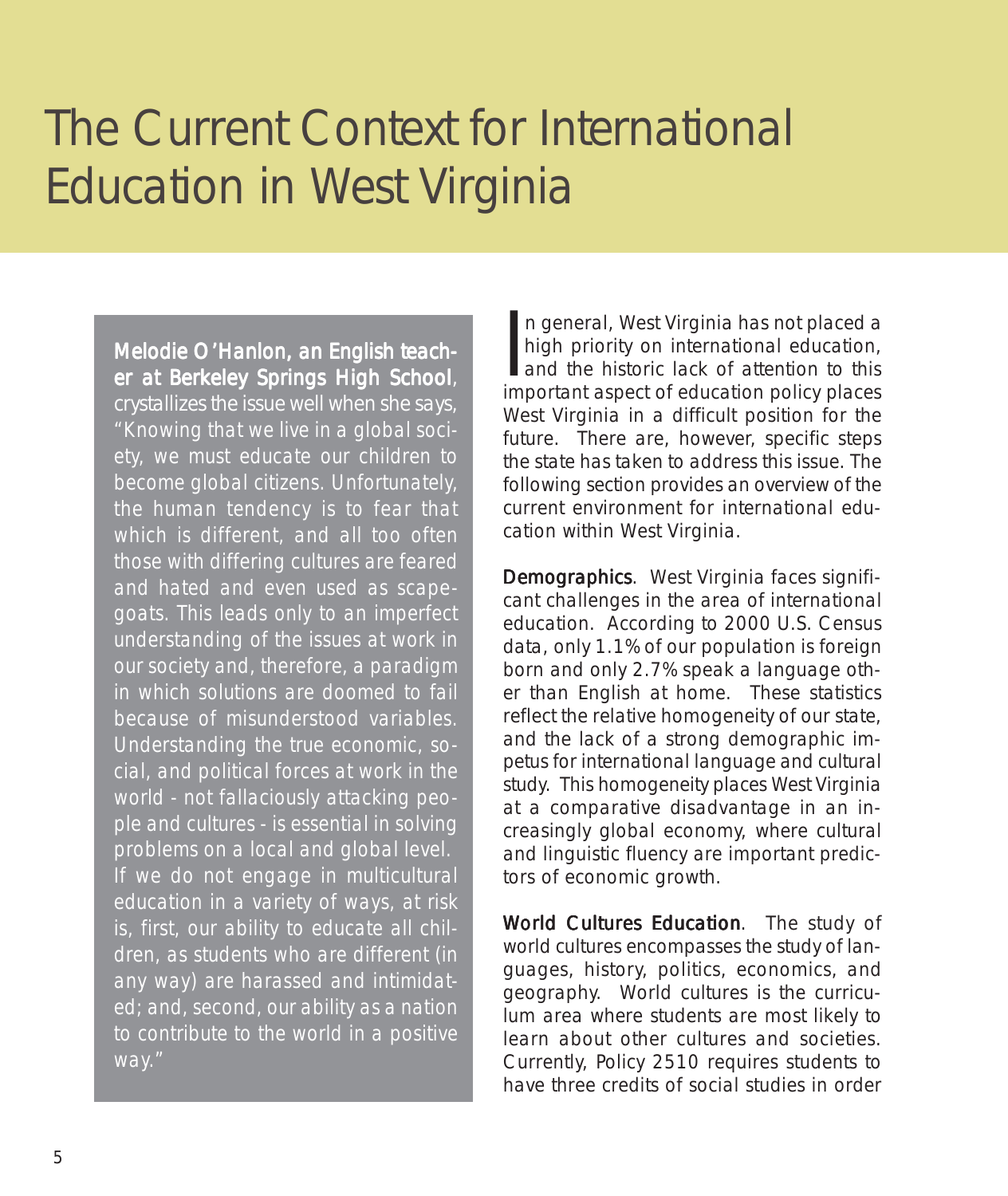to graduate from high school. Of these three credits, one must be World Studies to 1900 and another must be a course on the  $20<sup>th</sup>$ and 21st Centuries. Beginning in the 2004- 2005 academic year, students must have

four credits of social studies (including one credit in World Studies to 1900 and another from a course on the  $20<sup>th</sup>$  and 21st Centuries) in order to graduate.

In 2001, the West Virginia State Board of Education also revised its instructional goals and objectives (now known as

content standards). These content standards stipulate what must be taught in each core subject area at each grade level. The introduction to Policy 2520, which outlines all new instructional goals and objectives, states: "[Social studies] investigates where people live and how they participate as citizens. It manifests how they change, prosper, and live in an increasingly culturally diverse, interconnected world."

Foreign Language Education. According to data from the West Virginia Department of Education, enrollment of high school students in foreign languages is trending downward. During the 1996-97 academic year, 30.4% of students in grades 9-12 were enrolled in a foreign language course. That

percentage has dropped each year since, reaching 28.0% in the 2001-02 academic year. This compares very unfavorably with the national foreign language enrollment average for high school students, which



stood at 51.9% in 2001-02.

In Ohio County, which has the state's highest percentage of its students in grades 9-12 enrolled in foreign languages, the number is only 41.6%, well below half of the total high school student population, and a full ten percent below the national

average. Among West Virginia counties, Mc-Dowell County ranked last with only 9.8% of its high school students enrolled in foreign language courses. Much of the foreign language instruction available in McDowell County is made possible by the innovative use of distance learning programs through the June Harless Center at Marshall University. Clearly, the use of technology is crucial to meeting the international education needs of students throughout West Virginia.

West Virginia State Board of Education policy on foreign language education is included as part of Policy 2510. Effective in fall 2002, Policy 2510 requires that foreign languages must be offered in grades 7 and 8. Beginning in July 2004, this policy also

*ABOVE: McDowell County in southern West Virginia, where the use of technology is crucial to meeting international education needs.*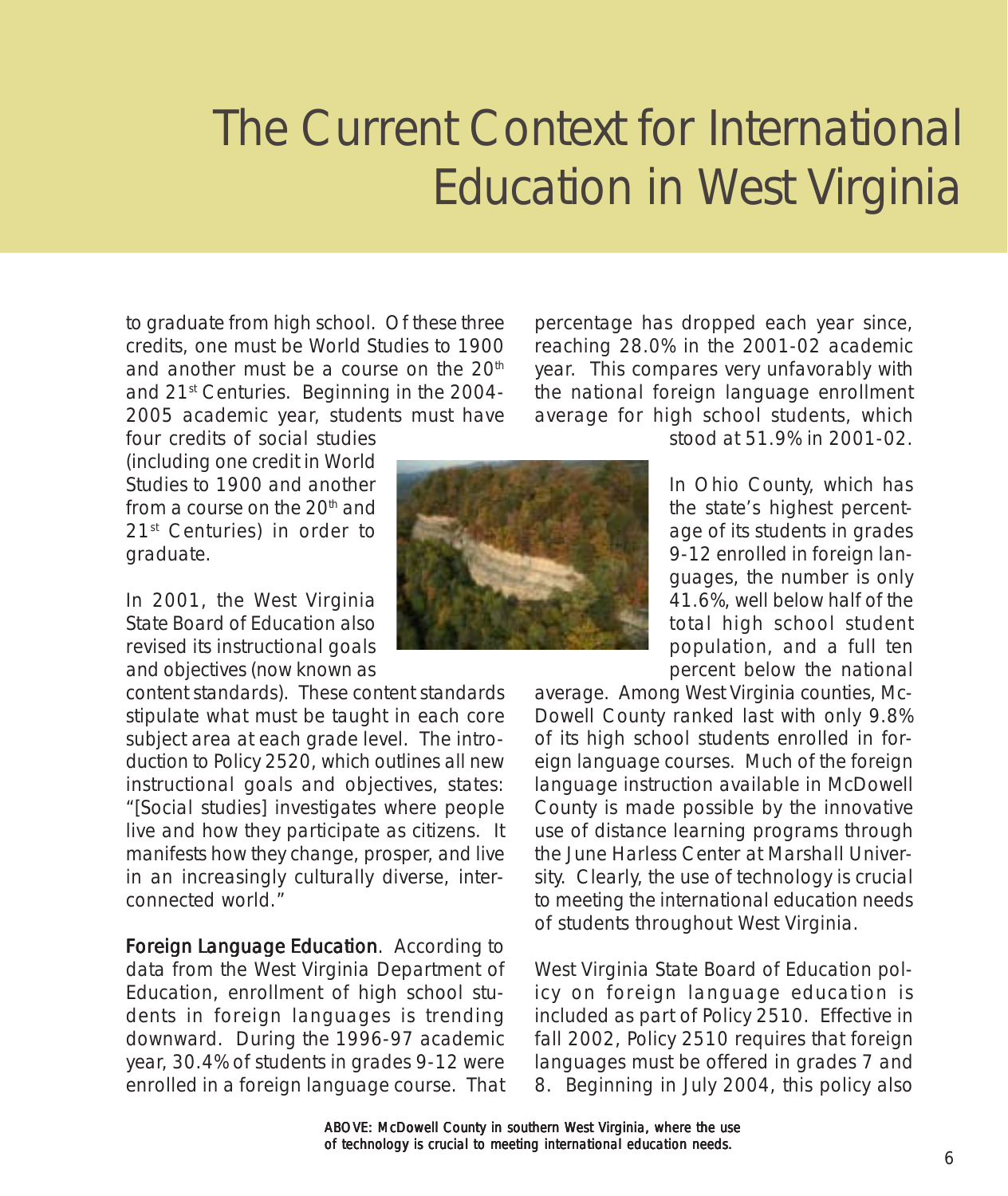requires at least two years of foreign languages—and at least three years of one language—must be offered in grades 9-12. Policy 2510 also encourages, but does not mandate, the study of foreign languages in grades K-6. In terms of West Virginia high school graduation requirements, students in grades 9-12 who are in the



"professional pathway" will be required to complete two years of one foreign language beginning in July 2004. Students in other "pathways" will be "encouraged" to take two years of the same foreign language.

Higher Education. At West Virginia's colleges and universities, enrollment and course offerings in foreign languages are problematic. According to data from the West Virginia Higher Education Policy Commission, during the 2001-02 academic year there were a total of 7,125 students enrolled in 359 foreign language courses at West Virginia's public institutions of higher education. More than half of the students and courses are at West Virginia University, with Marshall University a distant second, and even these schools are losing ground in the face of increasing budget cuts. For example, West Virginia University recently decided to cut its Russian program to only two years,

although Russian is considered one of the languages critical to national security. Dr. Marilyn Bendena, a foreign language professor at WVU, laments, "Several students currently in the first or second year of study wish to go on to the [Russian] major and are very frustrated. A few have announced that they will go elsewhere to

study Russian." Among all of West Virginia's colleges and universities—public and private—there were only 73 foreign language degrees awarded in 2001-02.

International Education Initiatives. The "WV Connections" initiative is the latest effort from the West Virginia Department of Education to provide students and teachers throughout the state with quality educational resources for supporting English as a Second Language (ESL) programs, cultural exchanges, and multicultural education in West Virginia. This initiative will help bridge linguistic and cultural differences for all West Virginia students by providing access to policy, demographics, and professional development resources.

West Virginia is also home to one of the nation's most respected higher education consortia on international studies: FACDIS,

*ABOVE: Trunk Bay, Island of St. John, U.S. Virgin Islands—a Caribbean island with a topography and economy similar to West Virginia's. While the official language of St. John is English, in reality, natives* 7 *actually speak a creole dialect, with influences from Denmark, France, and Africa.*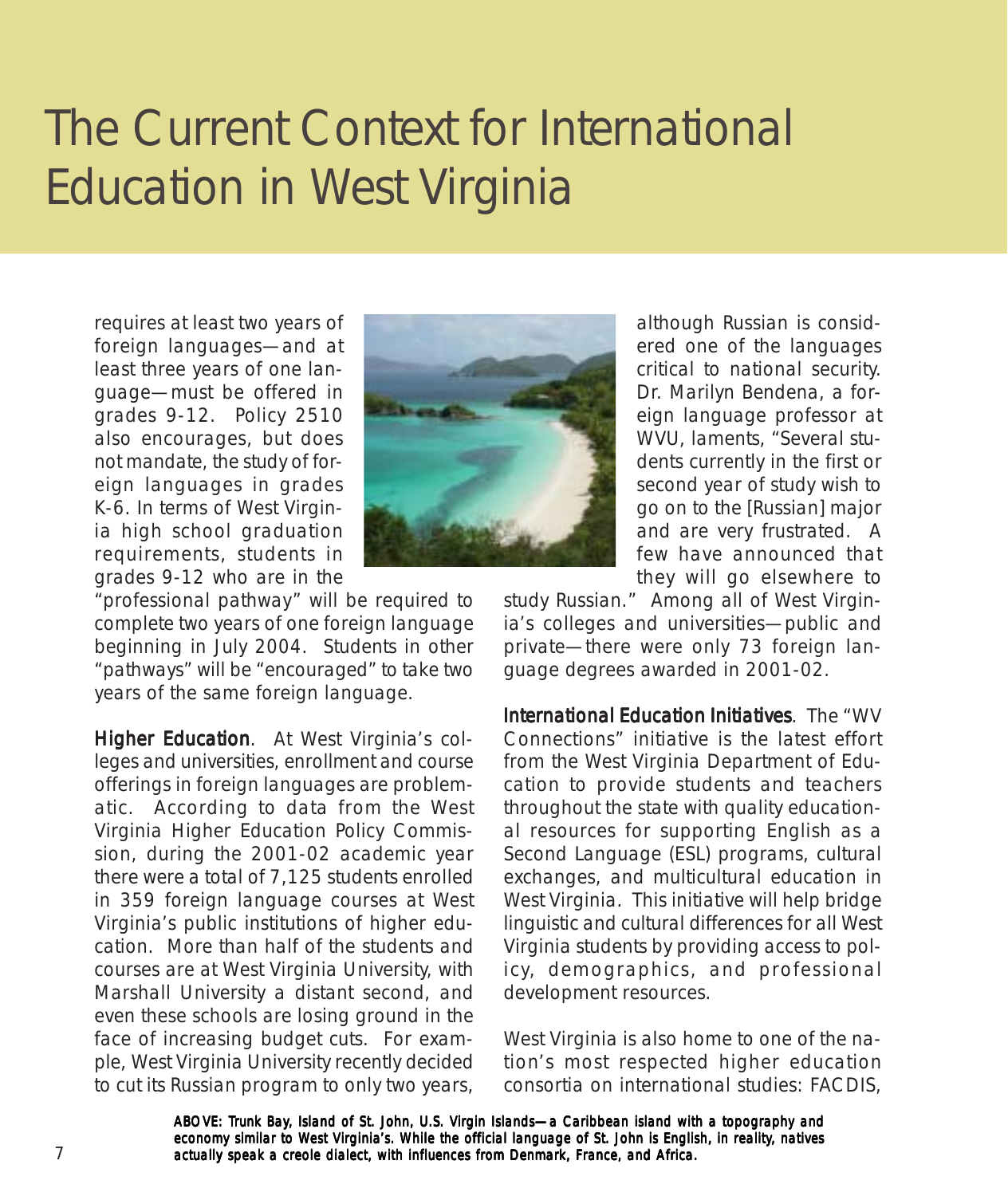or Faculty and Course Development in International Studies. Since 1980, FAC-DIS has been promoting international education in West Virginia's colleges and universities. Each year, FACDIS provides professional development and technical assistance to more than 400 faculty at 20 colleges and universities who wish to increase the international content in their courses.

FACDIS also conducts annual workshops and summer institutes in international studies, operates

a free loan program for international-related audio-visual materials, awards faculty travel grants, and sponsors the John A. Maxwell Scholar-Diplomat Program in Washington, D.C. Honored by TIAA-CREF and the American Association of State Colleges and Universities for its quality, FACDIS was also the inaugural winner of the Cyrus R. Vance Award in West Virginia.

To raise awareness of the importance of international education, in 2001 the Office of the Secretary of Education and the Arts created the Cyrus R. Vance Award to bring



statewide recognition to a West Virginia educator or educational organization, either at the K-12 or postsecondary level, which best exemplifies Mr. Vance's dedication to international peace and best promotes student understanding of international affairs. Mr. Vance, whose distinguished career as diplomat, peacekeeper, and public servant spanned five decades, was a native of West Virginia.

As the call for nominations for the 2002 Vance Award states: "As the trend toward

globalization accelerates, and political and economic systems change accordingly, West Virginia needs to increase the international and intercultural awareness of its citizens. The Secretary of Education and the Arts recognizes the signal importance of increasing student understanding of foreign cultures, languages, and America's role in international affairs. By increasing this understanding, students will be better prepared to celebrate social diversity and to compete in a global economy."

*ABOVE: The 2003 Cyrus R Vance Award, a bent neck decanter custom-made by Blenko Glass in Milton, WV. The bent-neck decanter was originally conceived by Blenko designer Winslow Anderson in the late 1940's, and won the Museum of Modern Art's Good Design Award in 1950.* 8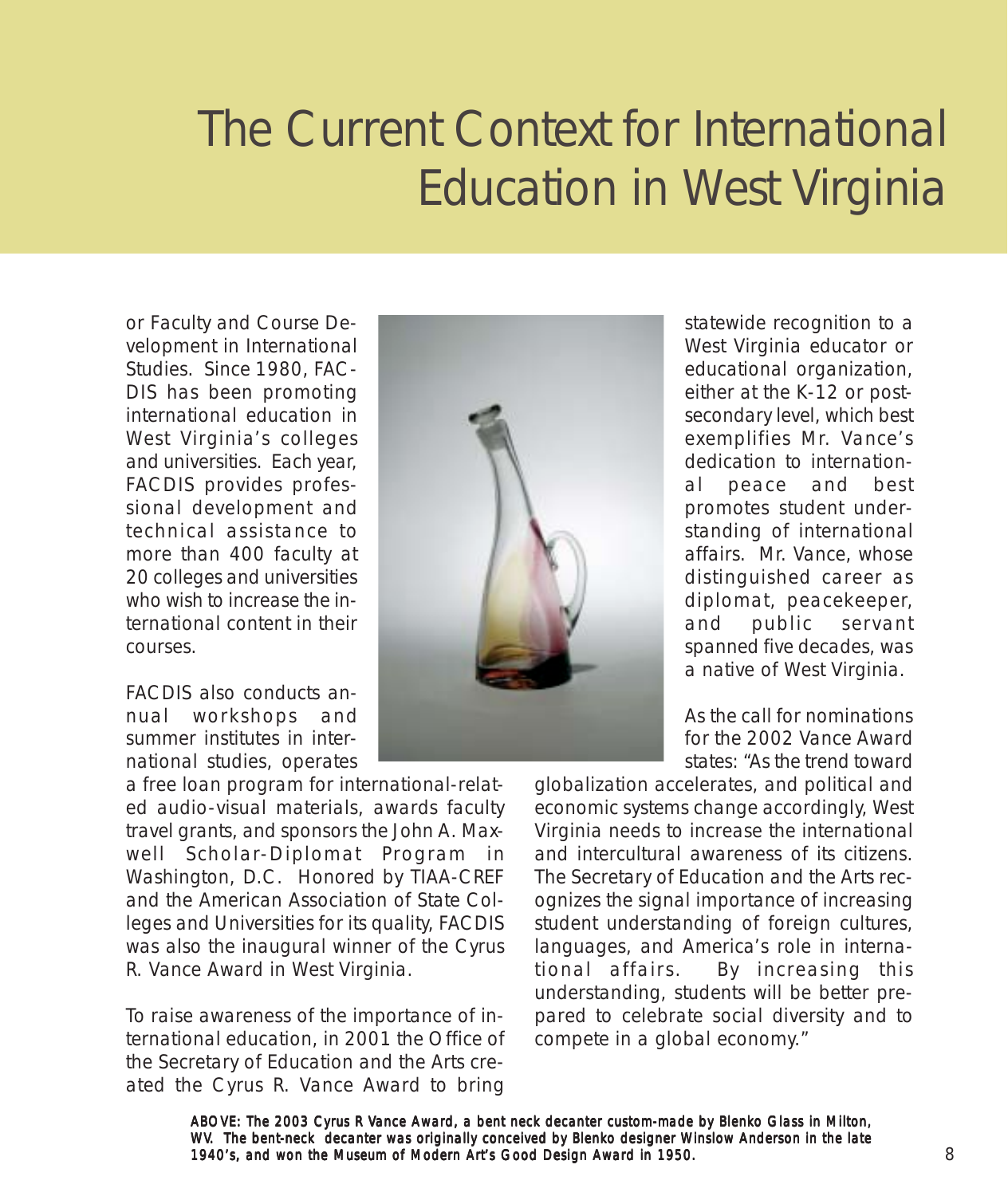The Challenge: The current environment for international education within West Virginia can best be summarized as "challenging." West Virginia is a comparatively homogeneous state, with very limited international education in grades K-6, below-average high school student enrollments in foreign languages, and low foreign language enrollments in postsecondary education. However, West Virginia is also home to the innovative "WV Connections" initiative, the nationally renowned FACDIS program, and the Cyrus R. Vance Award. Most recently, the creation of the West Virginia Commission on International Education has been a major step in the right direction. Because of the urgency and complexity of the international education issue, the initial report of this Commission is only the beginning of what needs to be an ongoing, statewide conversation about the most effective and cost-efficient policies and strategies for promoting international education opportunities throughout West Virginia.

The structure of this report's<br>recommendations is based on two national<br>policy reports. The first report is from recommendations is based on two national policy reports. The first report is from NAFSA Association of International Educators and the Alliance for International Educational and Cultural Exchange. The second report is from the American Council on Education Center for Institutional and International Initiatives. Both reports make recommendations concerning what changes are necessary in international education policy to ensure that the United States properly educates a diverse pool of students who are prepared to meet the evolving domestic and international needs of the United States.

A synthesis of these two reports results in four primary strategy areas for promoting global/ international competence in the state of West Virginia, and the subsequent policy recommendations are arranged according to these areas:

- Increasing Academic, Citizen, and Community-Based International Awareness and Exchanges
- Promoting Greater Use of Technology to Share Information
- Strengthening Foreign Language, Cultural/Area Studies, and International Business Expertise
- Enhancing Institutional Linkages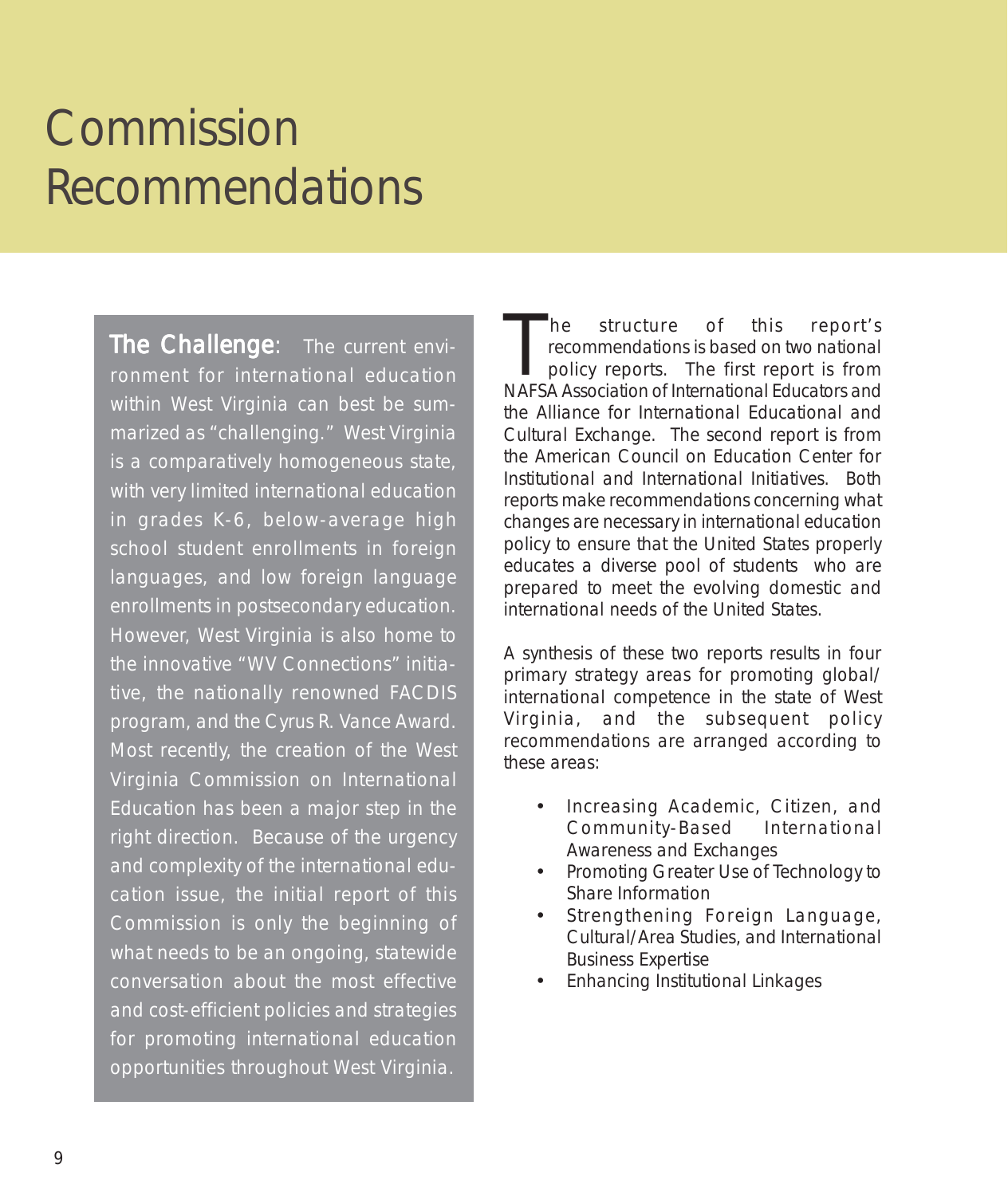#### Recommendations for Increasing Academic, Citizen, and Community-Based International Awareness and Exchanges:

- Implement a "West Virginians in the Global Community" Speaker Series at K-12 schools. Speakers for elementary and middle schools should place emphasis on foreign language and culture. Speakers for high schools should place emphasis on international career opportunities and issues.
- Document segments of presentations through video and digital filming and interviews for promotional film and newsletter.
- Compile data of study abroad and international student enrollment (K-12 and Higher Education) in West Virginia and compare to national or other states enrollment.
- Promote international exchange of students, teachers, educators, researchers and others through international business internships and exchanges and coordination of activities between local communities and guests from other countries.
- Establish a clearinghouse to effectively disseminate information about the international events already taking place throughout the year in West Virginia, including international/multicultural

festivals, the West Virginia International Film Festival, trade shows, and academic conferences.

#### Recommendations for Promoting the Use of Technology to Share Information:

- A comprehensive website should be created to serve as a clearinghouse to serve the general public regarding international affairs in West Virginia. The website would be updated regularly and might include the following components: calendar of events; list of international resources in K-12 and Higher Education, by institution (e.g., the International Baccalaureate program at South Charleston High School); the text of the International Newsletter; course syllabi with international content from various schools and colleges; a directory of international businesses (e.g., FCX Systems, Inc.), government offices (e.g., West Virginia Export Council, the International Division of the Development Office), restaurants, and shops; a list of Modern Foreign Languages and International Studies departments at universities; a list of people who have international skills and interests.
- Publish a quarterly multi-sector international newsletter for statewide distribution. The newsletter would in-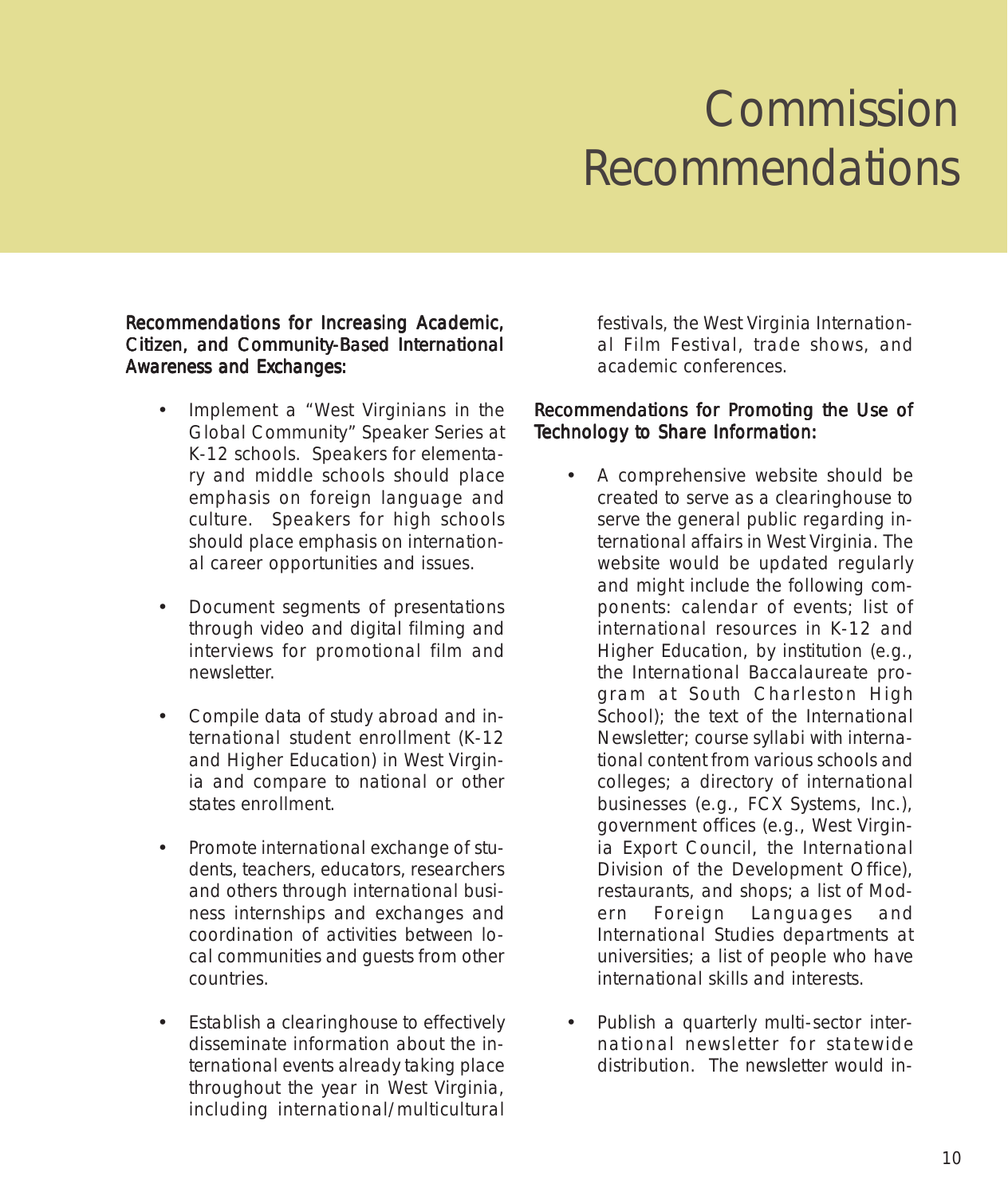clude the following: business opportunities, immigration issues, international courses and study abroad opportunities, international initiatives at K-12 schools, photos, calendar of events, and student and community submissions of articles on international issues. Several newsletters of international interest already exist for specific audiences, such as WV Export Council Newsletter, FACDIS Newsletter, and WV State College *Le Journal* newsletter.

- Produce a promotional film documentary, "West Virginians in the Global Community," that would consist of interviews, events, festivals, international business opportunities, and immigrant experiences. Interviewees who speak a foreign language fluently should interview in that language with English subtitles. Two versions of the documentary may be produced: 25-minute and 60-minute versions. The documentary could be distributed to West Virginia libraries and schools, and aired on West Virginia Public Television and the West Virginia Library Commission Channel.
- Offer outreach courses to add a foreign language endorsement for current teachers. These courses could be offered via videoconferencing, West Virginia Public Broadcasting, the West Virginia Library Commission Channel, and other distance learning outlets.

#### Recommendations for Strengthening Foreign Languages, Cultural/Area Studies, and International Business Expertise:

- Promote the study of foreign languages by establishing a K-12 curriculum that is available to all students.
- Align the K-12 and higher education curriculum through such initiatives as enhancing the status of higher-level courses (e.g., Advanced Placement, dual credit, honors, International Baccalaureate).
- Encourage study of less commonly taught languages (e.g., Arabic, Chinese, Japanese, Latin, Russian) and their cultures by providing financial and personal resources to implement such programs in West Virginia public schools and higher education institutions.
- Develop programs and incentives to attract and retain high-quality teachers in foreign languages and social studies.
- Provide timely, relevant, researchbased professional development for in-service teachers to help them integrate international education into their curriculum.
- Promote teacher exchanges to meet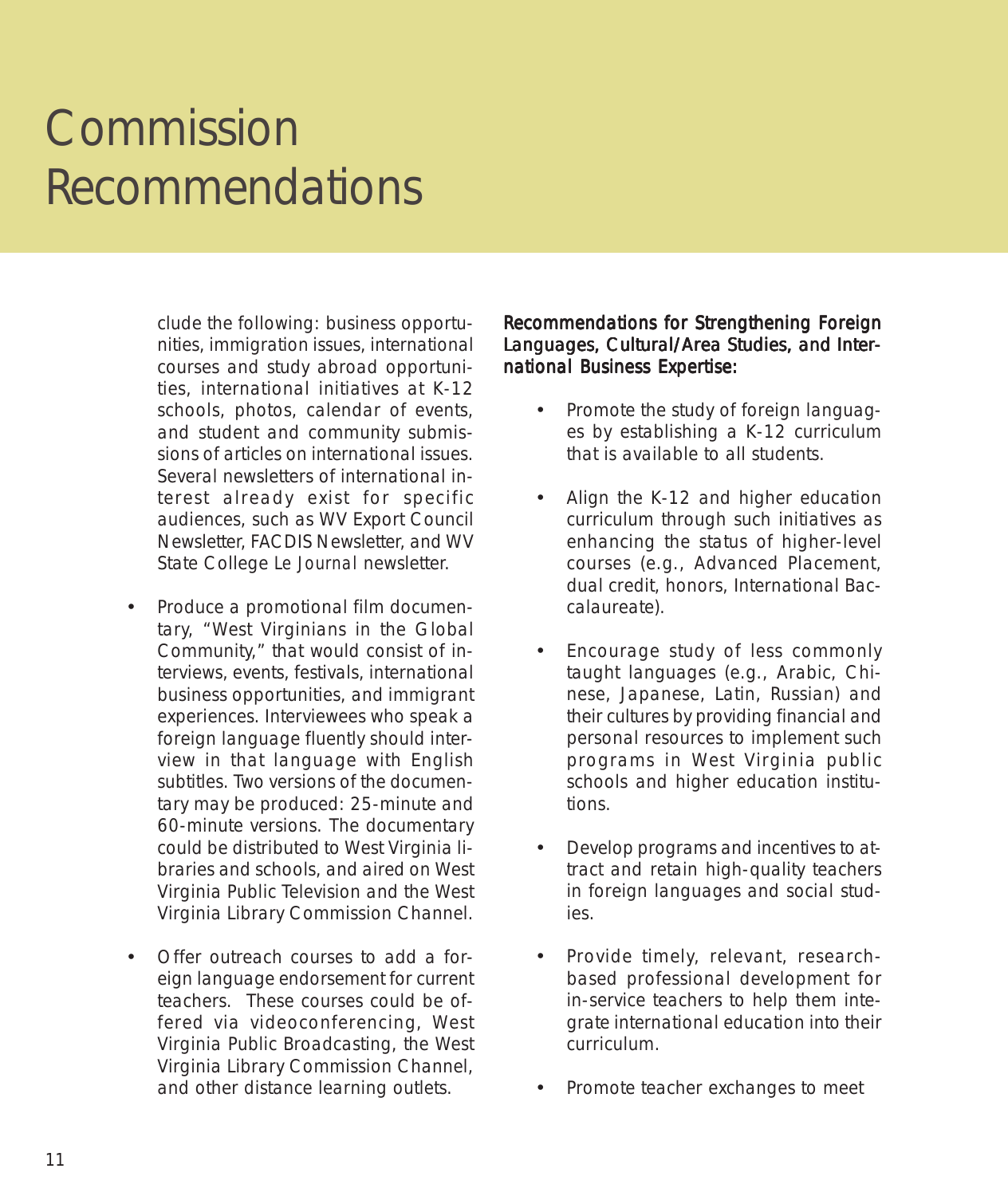educational demands and enhance curriculum in various subject areas.

- Review and revise West Virginia State Code and associated policies, as needed, to accomplish goals of strengthening the study of foreign languages.
- Review and revise, as necessary, content standards in social studies and other subjects to ensure international/ global materials and perspectives are addressed.
- Incorporate international materials (books, magazines, videos) into other academic disciplines (e.g., mathematics, science, English).
- Develop a Masters Degree program that would integrate foreign language, area studies and international business.
- Create internships throughout state government and the business sector to provide hands-on international experience for students and educators.
- Establish a Governor's School for International Studies, modeled on the existing West Virginia Governor's schools, to provide an intensive, residential, academic enrichment summer experience that focuses on world cultures and languages for high school students.

#### Recommendations for Enhancing Institutional Linkages:

- Create a non-profit  $501(c)(3)$ organization to coordinate West Virginia's long-term international education and outreach activities. This organization would be separate from government, business, and academe, but in close communication with all three sectors to advance an international education agenda.
- Establish an Interagency International Coordinating Team. Each state government agency should designate an international liaison to serve as a member of this coordinating committee. This committee would meet regularly to discuss international issues and to coordinate international outreach and activities of their respective state agencies. This committee would advise and report on a regular basis to the Commission on International Education during the course of its future deliberations.
- Increase links between K-12 and higher education. All pre-service teachers in foreign languages and social studies should spend more time in the elementary and secondary classrooms during their university experience. This time should be spent observing and teaching small units as is being done in the Professional Development Schools.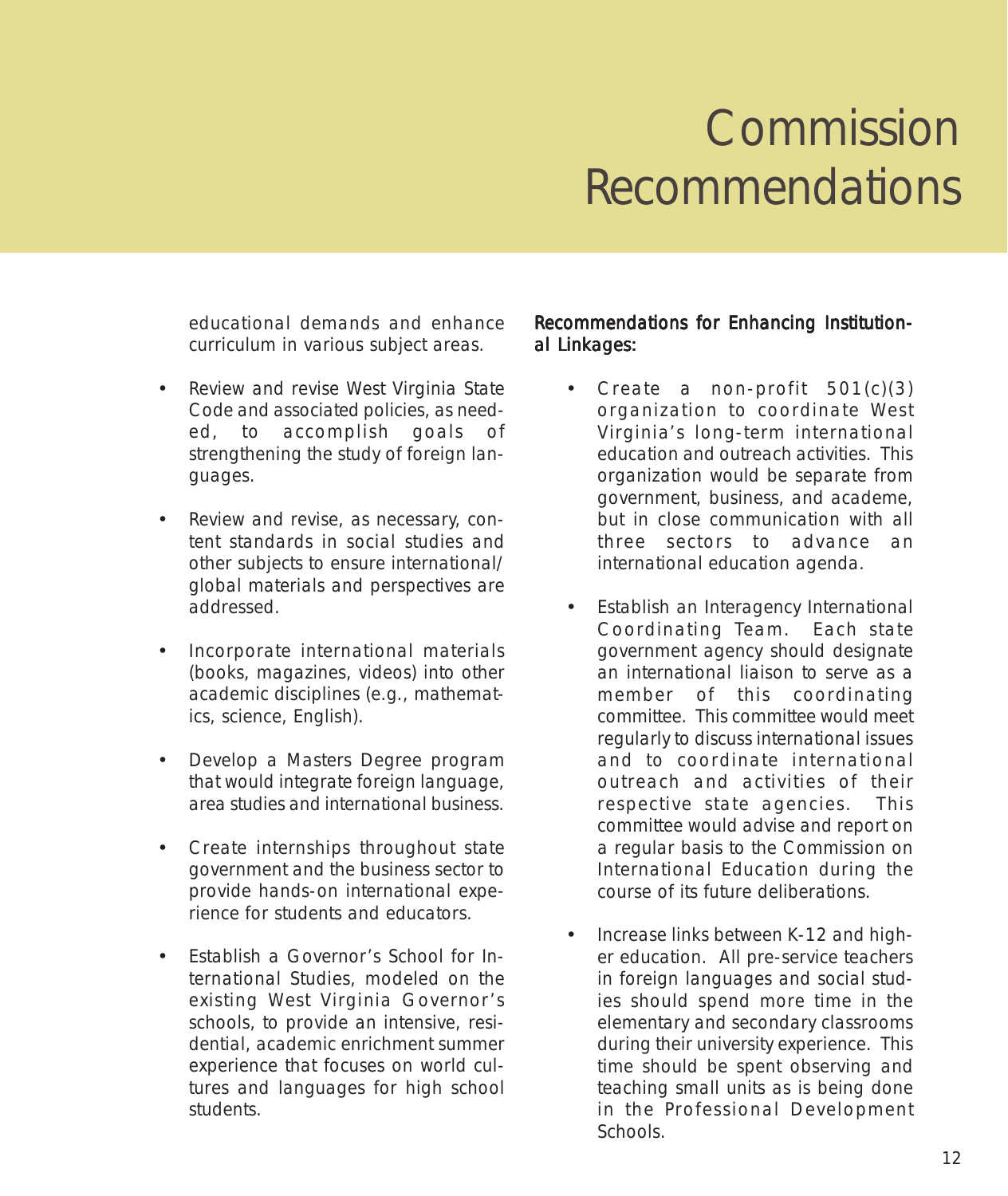## **Toward** an International Education Policy

As evidenced by programs such as FACDIS and the CIU, there are West Virginians striving to prepare students for a diverse and increasingly interdependent world. Yet there is still much to be done. West Virginia can do little to change the fact that we are not a demographically diverse state. The government and the people of this state can, however, determine what policies are implemented and how resources are allocated for international education. The Commission believes that the adoption of the above recommendations is the next necessary step to ensure that our schools produce students who possess "transnational competence," a term suggested by Dr. Clark Egnor to capture the essence of the global awareness, language skills, and cultural knowledge that will define education in the  $21<sup>st</sup>$  century. Only with a properly trained and informed population can West Virginia hope to compete and collaborate in today's global society.



*Governor Bob Wise speaking with 2003 Cyrus R. Vance Award winner Dr. Sudhakar Jamkhandi.*



*L to R: Cabinet Secretary of Education and the Arts Kay Goodwin; Dr. Tulasi Joshi, 2004 Cyrus R. Vance Award winner and Profssor of Geography at Fairmont State; and Deputy Secretary of Education and the Arts Jay Cole.*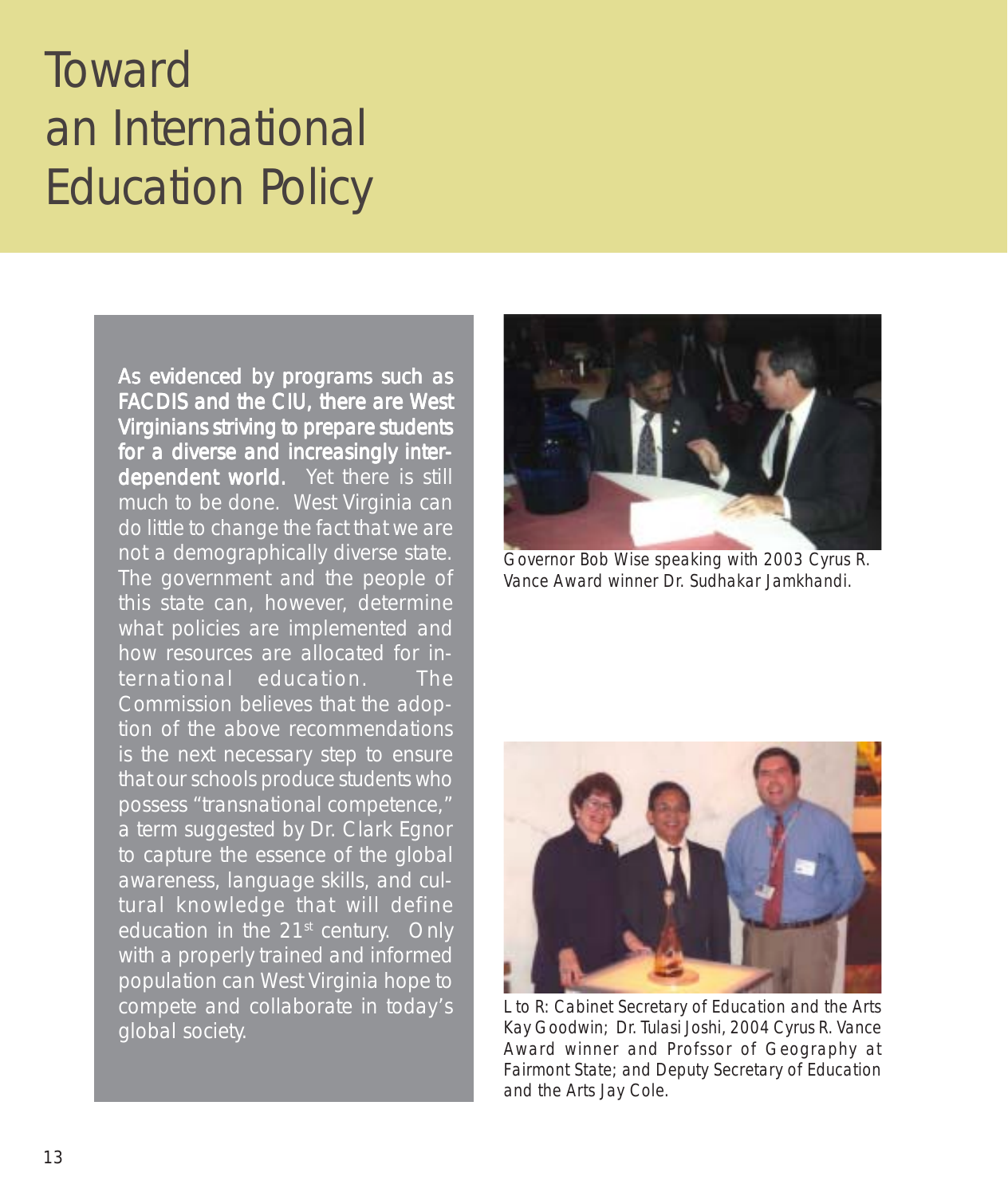#### The Effects of Foreign Language Study on Basic Skills, Intelligence, and Achievement An Annotated Bibliography

*Prepared by Deborah M. Harki.*

*Based on bibliography provided byElizabeth L. Webb, West Virginia Department of Education, and theGeorgia Department of Education*

Entries are listed beginning with the most recent.

Caldas, S.J. and N. Boudreaux. (1999). Poverty, race and foreign language immersion: Predictors of math and English language arts performance. Language Learning, 41, 413-429; Thomas, W.P., V.P. Collier and M. Abbott. (1993). Academic achievement through Japanese, Spanish, or French, Modern Language Journal, 77, 170-180; Hakuta, K. (1986). Mirror of Language. New York: Basic Books.

These three studies correlate bilingual proficiency with higher scores on standardized tests and tests of both verbal and nonverbal intelligence.

Dumas, L.S. (1999). Learning a Second Language: Exposing Your Child to a New World of Words Boosts Her Brainpower, Vocabulary, and Self-Esteem. Child, February, 72, 74, 76-77.

A Louisiana study showed that third-, fourth-, and fifth- grade students who studied French for thirty minutes per day achieved significantly higher scores on the 1985 Basic Skills Language Arts Test than did a similar group of non-participants (Rafferty 1986).

This study consisted of 13, 200 students. Results indicated that regardless of race, gender or academic level, students taking foreign language classes did better in the English section of the Louisiana Basic Skills Test than those who did not.

#### Speaking in Tongues. (1998). Kid's Sense, 42. Arkansas Children's Hospital.

This brief article emphasizes the importance of early second language learning. Advantages include improved reading and writing skills, stronger vocabulary, and an increase in mathematical and problem solving skills. Information synthesis also increased with exposure to foreign language study.

#### Marcos, K.M. (1998). Learning a Second Language: What Parents Need to Know. National PTA Magazine, August/September, 32-33.

In a summary of research on early second language learning, Marcos concluded that learning a second language in elementary school usually enhances a child's ability in English. Additionally, students benefited in terms of ability to communicate, cognitive development, cultural awareness and future job opportunities.

Saunders, C.M. (1998). The Effect of the Study of a Foreign Language in the Elementary School on Scores on the Iowa Test of Basic Skills and an Analysis of Student-participant Attitudes and Abilities. Unpublished dissertation, University of Georgia.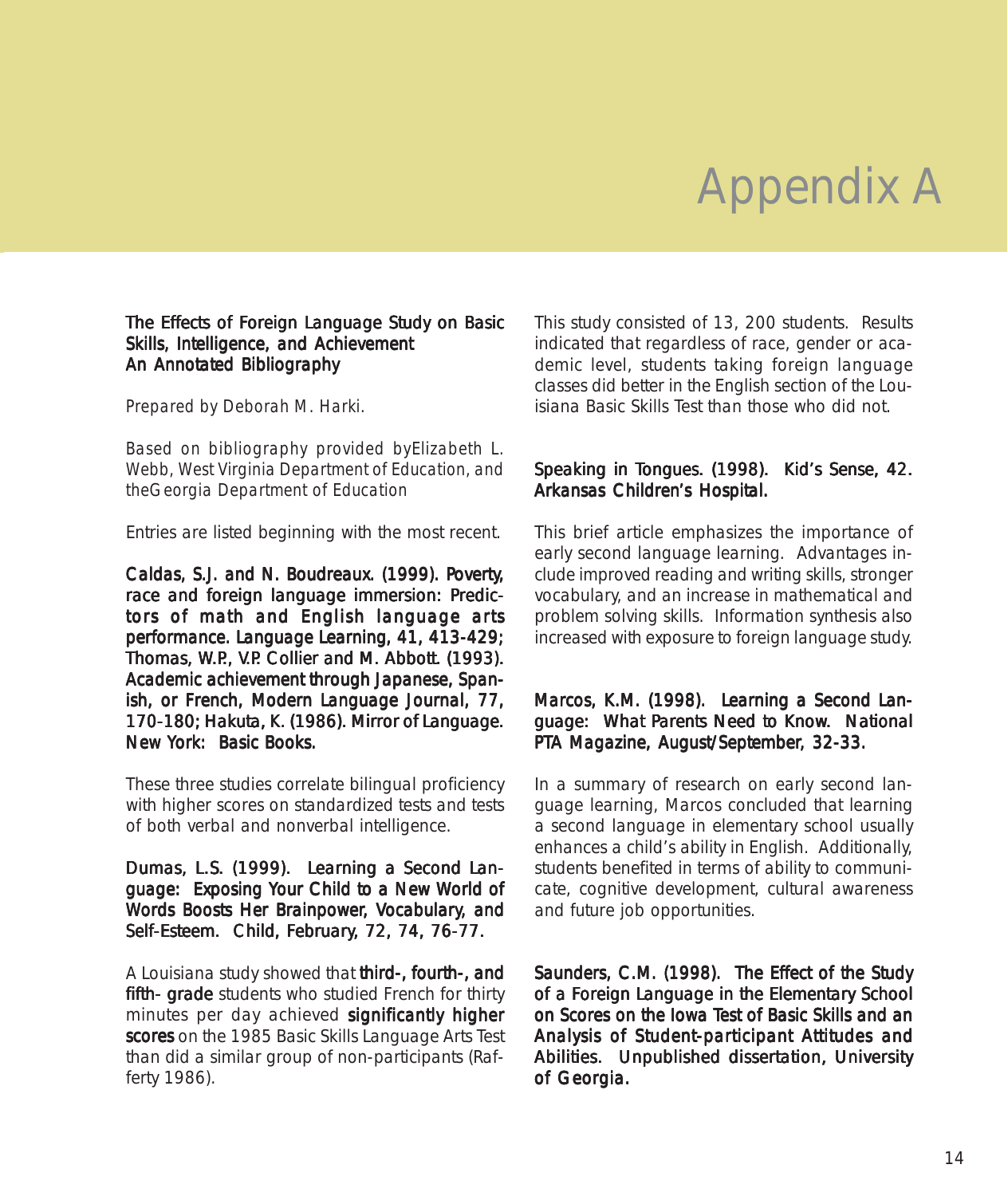The author compared the performance of third grade students enrolled in the Georgia Elementary School Foreign Language Model [ESFL] program with fourth grade students who had not received any foreign language instruction. The ESFL students had received four years of instruction, five days each week for thirty minutes per day. The younger, foreign language students scored significantly higher on the Math portion of the Iowa test than had the fourth graders. The ESFL students also performed better on the Reading portion, but the difference was not statistically significant.

#### Armstrong, P.W. and J.D. Rogers. (1997). Basic Skills Revisited: The Effects of Foreign Language Instruction on Reading, Math and Language Arts. Learning Languages, Spring, 20-31.

This carefully constructed study demonstrated that third graders who were taught Spanish for thirty minutes, three times per week showed statistically significant gains in their Metropolitan Achievement Test scores in the areas of math and language after only one semester of study. This study verifies two earlier studies that showed there is no sacrifice of basic skills when time was given to learning a new language. Instruction either had no detrimental effect on basic skills or a positive effect on students' achievement in basic skills areas. The results of this study are particularly interesting since one class of students in the experimental group had actually received one and one half fewer hours of math instruction per week, yet still out performed the students in the control classes in math.

#### Curtain, H. and C. A. B. Pesola. (1994). Languages and Children: Making the Match: Foreign Language Instruction for An Early Start Grades K-8. Longman: New York.

Regarded as the authoritative text on early foreign language instruction, the introduction provides a broad overview of the benefits of early second language study. The authors list immediate benefits as: greater academic achievement in other areas of study including reading, social studies, and mathematics. They also summarize studies concerned with the relationship of language learning to English skills and mathematics: "The evidence is consistent: There was no sacrifice of basic skills when time was given to learning a new language" (7).

#### Fitzgerald, Jill. (1994). Crossing Boundaries: What Do Second Language Learning Theories Say to Reading and Writing Teachers of English as a Second Language Learners? Reading Horizons, 34, 339-355.

Fitzgerald's research point out that both languages [the first and second languages] share a common set of proficiencies which transfer from one language to the other.

#### Robinson, D.W. (1992). The Cognitive, Academic and Attitudinal Benefits of Early Language Learning. In Met, Myriam, ed. Critical Issues in Early Language Learning. White Plains, NY: Longman.

From the 1960s through the 1990s, approximately 12 dozen studies were conducted on the relationship between learning a second lan-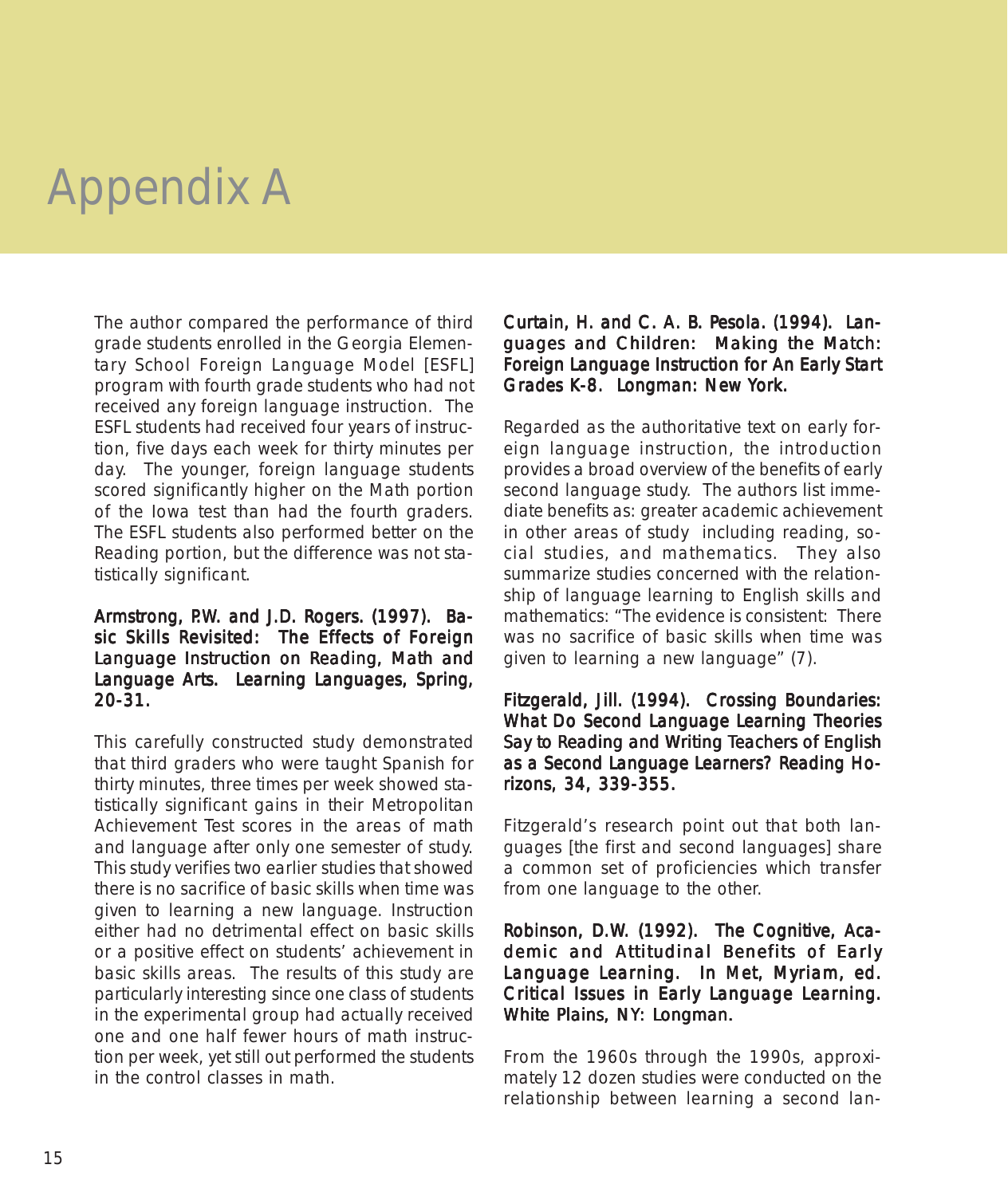guage early in life and cognitive ability. D.W. Robinson concluded that, "the picture that emerges is. . . a youngster whose experience with two language systems seems to have left him or her with a mental flexibility, a superiority in concept formation, and a more diversified set of mental abilities." The studies also demonstrated that children who have studied a foreign language perform better on standardized tests and tests of basic skills in English, math and social studies.

#### Garfinkel, A., and K. Tabor. (1991). Elementary school foreign languages and English reading achievement: A new view of the relationship. Foreign Language Annals. 24, 5.

These authors also found that children in elementary foreign language programs outperformed their monolingual peers in acquisition of basic skills.

#### Bamford, K.W. and D.T. Mizokawa. (1991). Additive-bilingual (immersion) education: Cognitive and language development. Language Learning, 41, 413-429.

This study indicates that individuals who learn a second language are more creative and better at solving complex problems than those who do not.

#### Davis-Wiley, Patricia. (1989). FLES AND READ-ING: Does Exposure to a Foreign Language in the Early grades Really Make a Difference? Echo, Fall, 14-15.

The study, conducted by Patricia Davis Wiley, Associate Professor of Curriculum and Instruction at University of Tennessee-Knoxville, consisted of 546 third-grade students who were in an elementary foreign language program and 905 control students chosen from 9 elementary schools with similar socio-economic status levels. Foreign language students achieved overall gains on the SAT test (Forms E and F) greater than the overall gain for the entire school district. Reading Comprehension subtests reflected the greatest growth. The FLES students "lost" 60 minutes weekly of traditional English Language Arts instruction but did not appear to be negatively affected as evidenced by SAT test scores.

Genesee, F. (1987). Learning Through Two Languages, Cambridge, MA: Newbury House; Swain, M., (1981). Early French Immersion Later On, Journal of Multicultural Development 2 (1), 1-23; Barik, H.C. and M. Swain (1975). Bilingual Education Project: Evaluation of the 1974-75 French Immersion Program in Grades 2-4, Ottawa Board of Education and Carleton Board of Education, Toronto: Ontario Institute of Studies in education. ERIC Document Reproduction Service No. 121 056.

Results from these three projects all suggest that second language study helps enhance English and other academic skills.

#### Masciantonio, R. (1977). Tangible Benefits of the Study of Latin: A Review of Research.

Latin instruction in the elementary grades has shown significant and dramatic gains in standardized test performance in basic-skills areas. A study, nearly 20 years later, in Kansas City's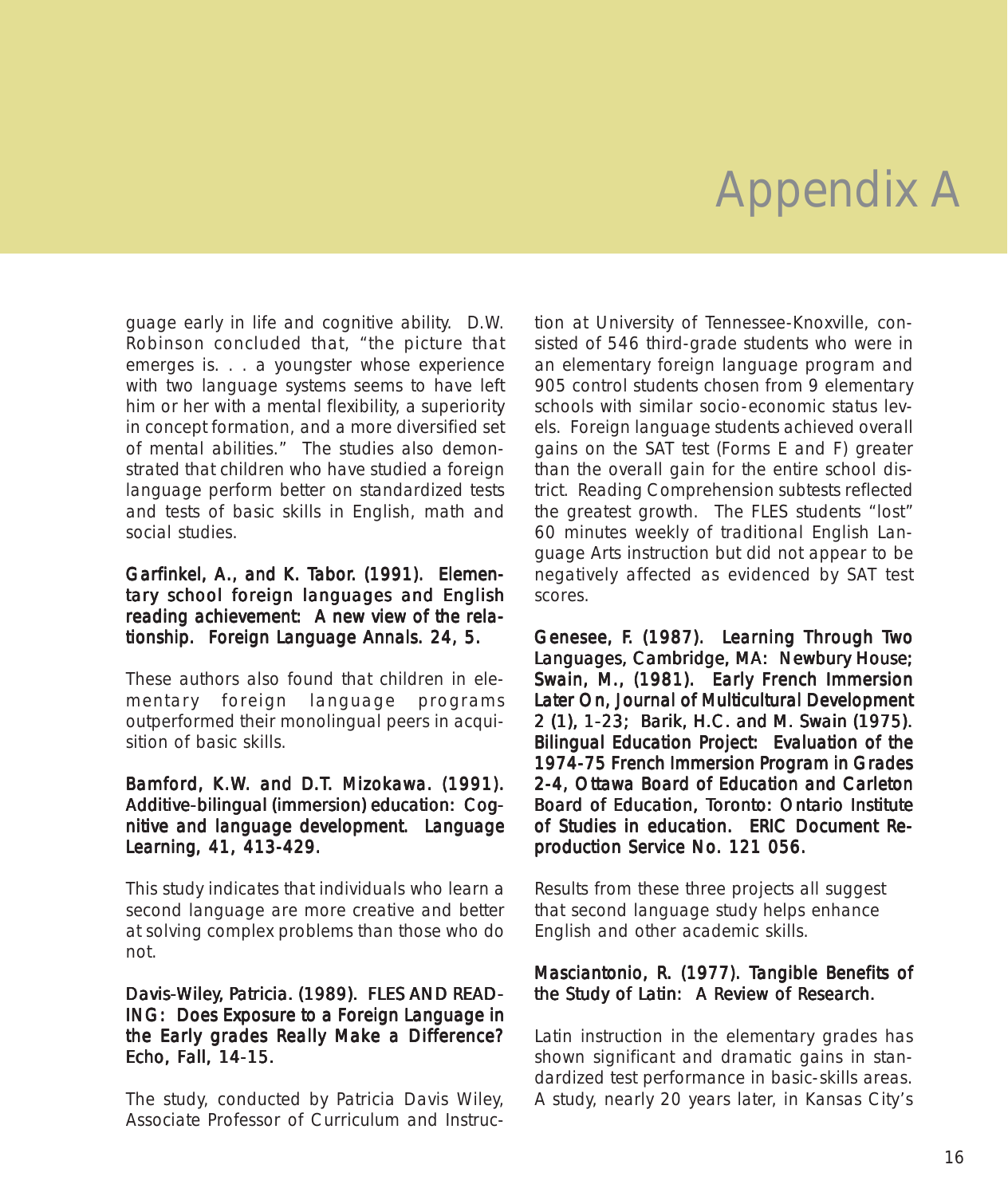Martin Luther King Middle School reaffirmed Masciantonio's earlier findings. King Middle School' test scores on the Iowa Test of Basic Skills and on the Missouri Mastery and Achievement Test showed dramatic increases.

Lipton, G. (1969). To Read or Not To Read: An Experiment on the FLES Level, Foreign Language Annals 3, 241-46:

Masciantonio, R. (1977) [previously cited]: Mc-Craig, R. (1988). The Effect of the Elementary Foreign Language Program on Aspects of Elementary Education: A Longitudinal Study, Ferndale Michigan, Ferndale Michigan Public Schools: Raferty, E. ((1986). Second Language Study and Basic Skills in Louisiana, Baton Rouge, LA, Louisiana Department of Education.

Research from the four authors listed above concur that children who have studied a foreign language in elementary school achieve expected gains and even have higher scores on standardized achievement tests in reading, language arts, and mathematics than those who have not.

Foster, K. and C. Reeves (1989). FLES Improves Cognitive Skills, FLESNEWS, 4, 5: Landry, R. (1974). A Comparison of Second Language Learners and Monolinguals on Divergent Thinking Tasks at the Elementary School Level. Modern Language Journal 58, 10-15: Rafferty, E. [previously cited] (1986).



The studies of Foster and Reeves, Landry, and Rafferty indicate that children who have studied a foreign language show greater cognitive development in such areas as mental flexibility, creativity, divergent thinking, and higher order thinking skills.

Donoghue, M. R. (1968). Foreign Languages and The Elementary School Child, Dubuque, IA: William C. Brown.

Summarizing research done in the 1960s, which was concerned with the relationship of second language learning to skills acquisition in English language and mathematics, the author stated that these basic skills areas did not suffer when time was given to learning a new language.

*ABOVE: Tokyo, Japan, one of the many international locations where West Virginia is engaged in trade.*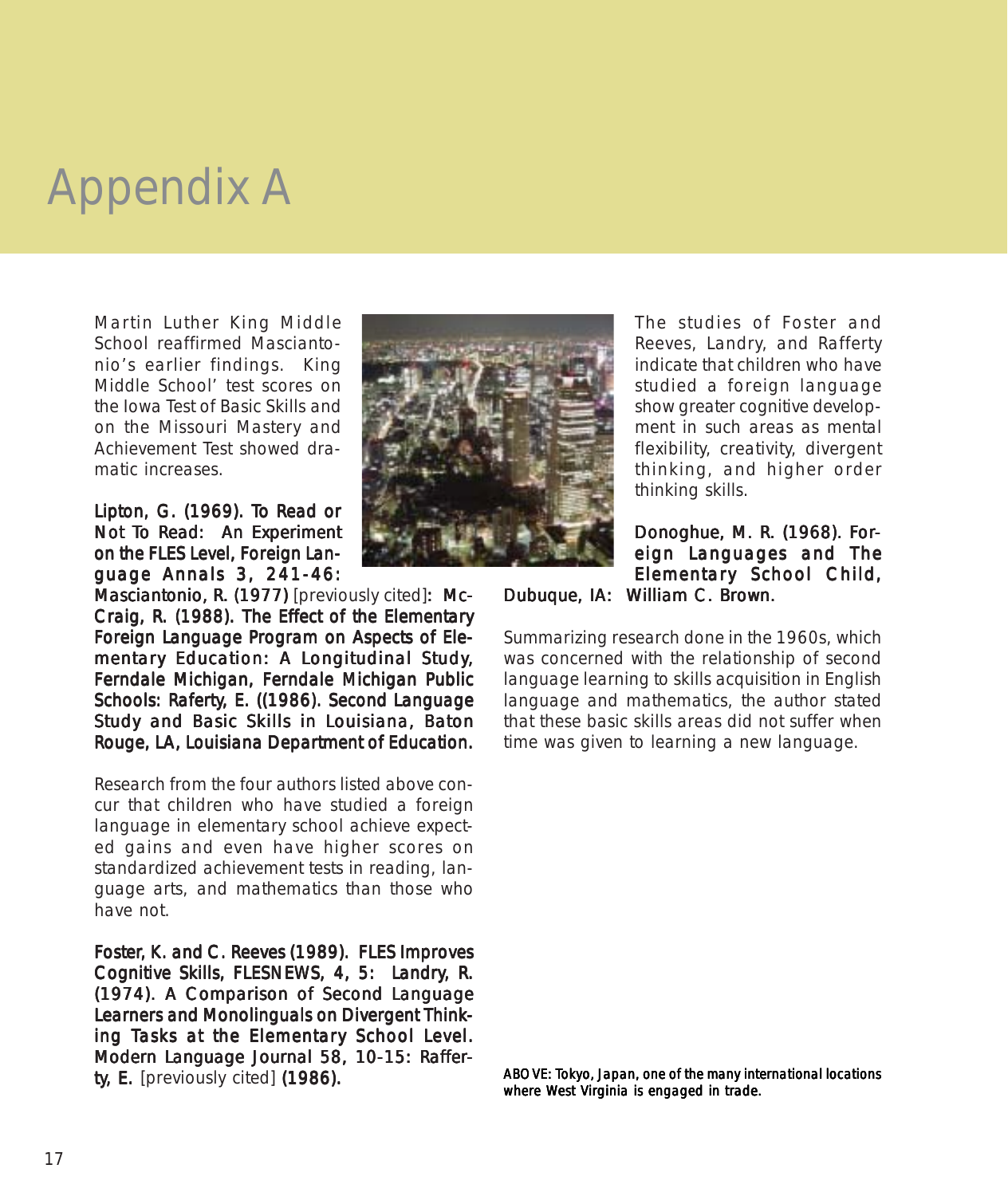### Appendix B